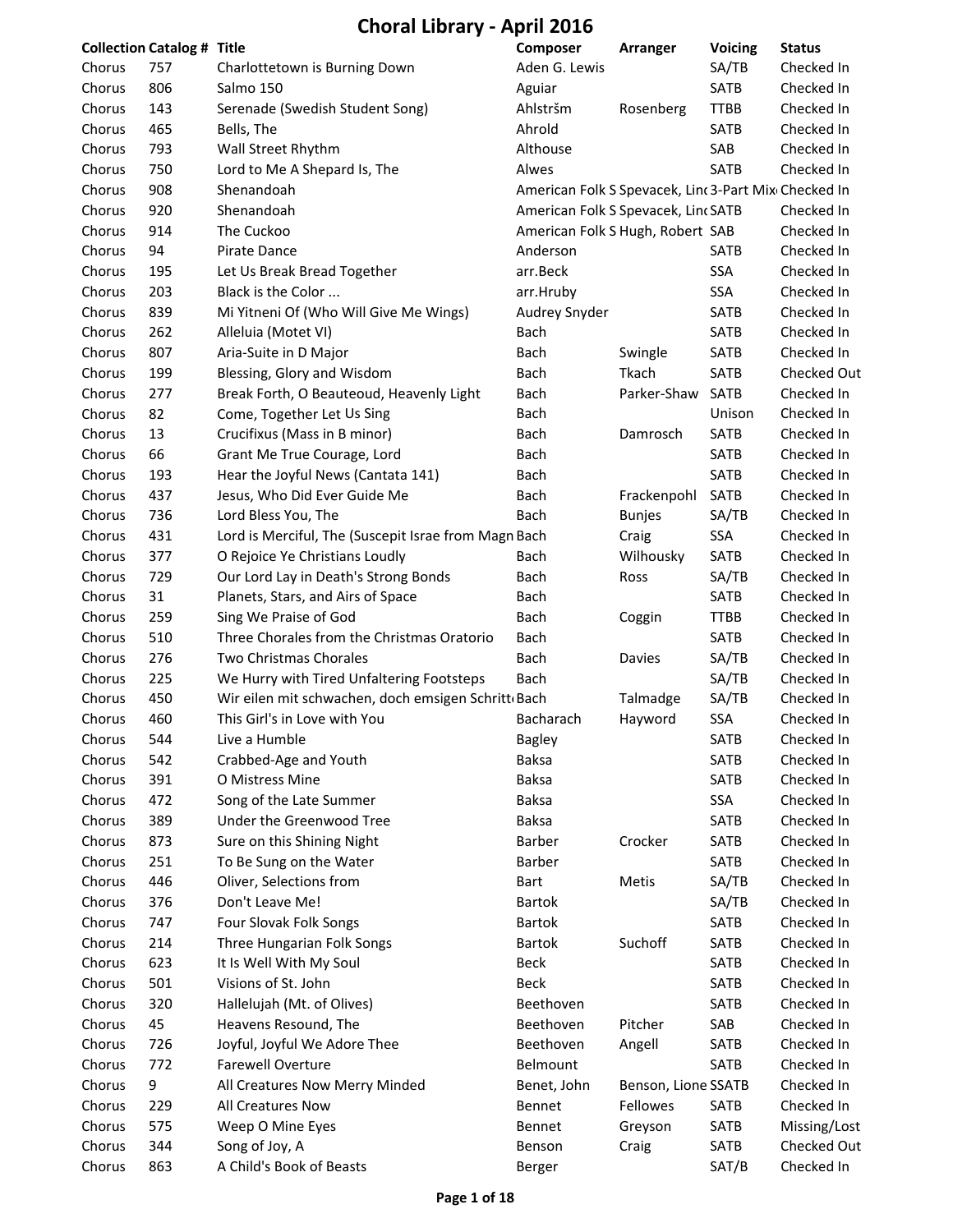|        | <b>Collection Catalog # Title</b> |                                                            | Composer                         | Arranger           | <b>Voicing</b> | <b>Status</b>            |
|--------|-----------------------------------|------------------------------------------------------------|----------------------------------|--------------------|----------------|--------------------------|
| Chorus | 318                               | A Rose Touched by the Sun's Warm Rays (Ein B Berger        |                                  |                    | SATB           | Checked In               |
| Chorus | 167                               | Alleluia from Brazilian Psalm                              | Berger                           |                    | SATB           | Checked In               |
| Chorus | 430                               | Child's Book of Beasts, A (Set #1)                         | Berger                           |                    | SA/TB          | Checked In               |
| Chorus | 411                               | Child's Book of Beasts, A (Set #2)                         | Berger                           |                    | SA/TB          | Checked In               |
| Chorus | 274                               | <b>Five Canzonets</b>                                      | Berger                           |                    | <b>SATB</b>    | Checked In               |
| Chorus | 22                                | <b>Three Choral Pieces</b>                                 | Berger                           |                    | SSA            | Checked In               |
| Chorus | 270                               | Speak to One Another of Psalms (Redet miteina Berger, Jean |                                  |                    | SATB           | Checked In               |
| Chorus | 732                               | Add a Riff                                                 | Berkowitz                        |                    | <b>SATB</b>    | Checked In               |
| Chorus | 833                               | <b>Blue Skies</b>                                          | <b>Berlin</b>                    | Zegree             | SAB            | Checked In               |
| Chorus | 716                               | Play for me a simple melody                                | Berlin                           | K. Shaw            | SATB           | Checked In               |
| Chorus | 52                                | Shepherd's Farewell                                        | Berlioz                          |                    | <b>SATB</b>    | Checked In               |
| Chorus | 830                               | I Am The River                                             | Bernon                           |                    | SAB            | Checked In               |
| Chorus | 717                               | Gloria Tibi (Mass)                                         | Bernstein                        |                    | SA/TB          | Checked In               |
| Chorus | 574                               | Sanctus (Mass)                                             | Bernstein                        |                    | SATB           | Checked In               |
| Chorus | 712                               | Somewhere                                                  | Bernstein                        | Jonson             | SSA            | Missing/Lost             |
| Chorus | 743                               | Tonight                                                    | Bernstein                        |                    | <b>SATB</b>    | Missing/Lost             |
| Chorus | 742                               | Maria                                                      | Berstein                         | Stickle            | <b>TTBB</b>    | Checked In               |
| Chorus | 762                               | Shady Grove                                                | Bertaux                          |                    | SSA            | Checked In               |
| Chorus | 829                               | <b>To Music</b>                                            | <b>Bertaux</b>                   |                    | Unison         | Checked In               |
| Chorus | 725                               | Music Brings People Together                               | Bialomizy                        |                    | SA/TB          | Checked In               |
| Chorus | 848                               | Mangwani Mpulee                                            | <b>Bikel</b>                     | Walter             | Var.           | Checked In               |
| Chorus | 649                               | An Evening Falls                                           | Binkerd                          |                    | Unison         | Checked In               |
| Chorus | 469                               | It's Always Ourselves We Find                              | Blankenship                      |                    | SATB           | Checked In               |
| Chorus | 191                               | Silent Devotion and Response                               | Bloch                            |                    | <b>SATB</b>    | Checked In               |
| Chorus | 353                               | <b>Three Choral Settings</b>                               | <b>Boberg</b>                    |                    | SSA            | Checked In               |
| Chorus | 563                               | And I Remember                                             | Bobrowitz                        | Porter             | <b>SATB</b>    | Checked In               |
| Chorus | 518                               | Polovetzian Dance and Chorus from the opera 'Borodin       |                                  |                    | <b>SATB</b>    | Checked In               |
| Chorus | 894                               | Sing To Me, Guiding Stars                                  | Boyd, Robert A.                  |                    | SATB           | Checked In               |
| Chorus | 216                               | Far and Wide                                               | <b>Brahms</b>                    | Tillinghast        | SSA            | Checked In               |
| Chorus | 275                               | Five Folk Songs                                            | <b>Brahms</b>                    |                    | <b>SATB</b>    | Checked In               |
| Chorus | 299                               | Five German Folk Songs                                     | <b>Brahms</b>                    | Pfautsch           | <b>TTBB</b>    | Checked In               |
| Chorus | 271                               | Gardner, The                                               | <b>Brahms</b>                    | Cain               | SSA            | Checked In               |
| Chorus | 279                               | In Stilly Night                                            | <b>Brahms</b>                    | Reynolds           | <b>SATB</b>    | Checked Out              |
| Chorus | 804                               | May Night, The                                             | <b>Brahms</b>                    | Frackenpohl SATB   |                | Missing/Lost             |
| Chorus | 300                               | My Beloved (#13 from "Neue Liebeslieder")                  | <b>Brahms</b>                    | McEwen             | SА             | Checked In               |
| Chorus | 490                               | Neckereien (Flirtation)                                    | <b>Brahms</b>                    | Halls              | SATB           | Checked In               |
| Chorus | 436                               | O Lovely May                                               | <b>Brahms</b>                    | Clough-Leight SATB |                | Checked In               |
| Chorus | 205                               | Six Folk Songs                                             | <b>Brahms</b>                    |                    | <b>SATB</b>    | Checked In               |
|        | 325                               |                                                            | <b>Brahms</b>                    |                    | SATB           | Checked In               |
| Chorus |                                   | Three Gypsy Songs                                          | <b>Brahms</b>                    | Hirt               |                | Checked In               |
| Chorus | 597                               | Three Love Songs                                           |                                  |                    | SA/TB          |                          |
| Chorus | 115                               | Three Love Waltzes                                         | <b>Brahms</b>                    | Tkach              | SATB           | Checked In<br>Checked In |
| Chorus | 895                               | How Lovely Are Thy Dwellings Fair                          | Brahms, Johann Runkel, Kenne SAB |                    |                |                          |
| Chorus | 238                               | A Trilogy of Knighthood                                    | <b>Bray</b>                      |                    | <b>TTBB</b>    | Checked In               |
| Chorus | 838                               | My Spirit Sang All Day                                     | <b>Bridges</b>                   | Finzi              | SATB           | Checked In               |
| Chorus | 589                               | Never Tell Thy Love                                        | <b>Bright</b>                    |                    | <b>SATB</b>    | Checked In               |
| Chorus | 331                               | Ceremony of Carols, A                                      | <b>Britten</b>                   |                    | SSA            | Checked In               |
| Chorus | 35                                | Deo Gracias                                                | <b>Britten</b>                   | Harrison           | SATB           | Checked In               |
| Chorus | 500                               | Lift Boy                                                   | <b>Britten</b>                   |                    | SATB           | Checked In               |
| Chorus | 543                               | Succession of Four Sweet Months, The                       | <b>Britten</b>                   |                    | SATB           | Checked In               |
| Chorus | 111                               | This Little Babe                                           | <b>Britten</b>                   | Harrison           | <b>SATB</b>    | Checked In               |
| Chorus | 594                               | Good News                                                  | Brown                            |                    | TTB            | Checked In               |
| Chorus | 644                               | Locus iste a Deo factus est                                | <b>Bruckner</b>                  |                    | SATB           | Checked In               |
| Chorus | 567                               | Two Marian Compositions for Mixed Voices (Av Bruckner      |                                  |                    | SATB           | Checked In               |
| Chorus | 723                               | Mass                                                       | Brumby                           |                    | Unison         | Checked In               |
| Chorus | 847                               | Hold Fast Your Dreams                                      | <b>Brunner</b>                   |                    | SS             | Checked In               |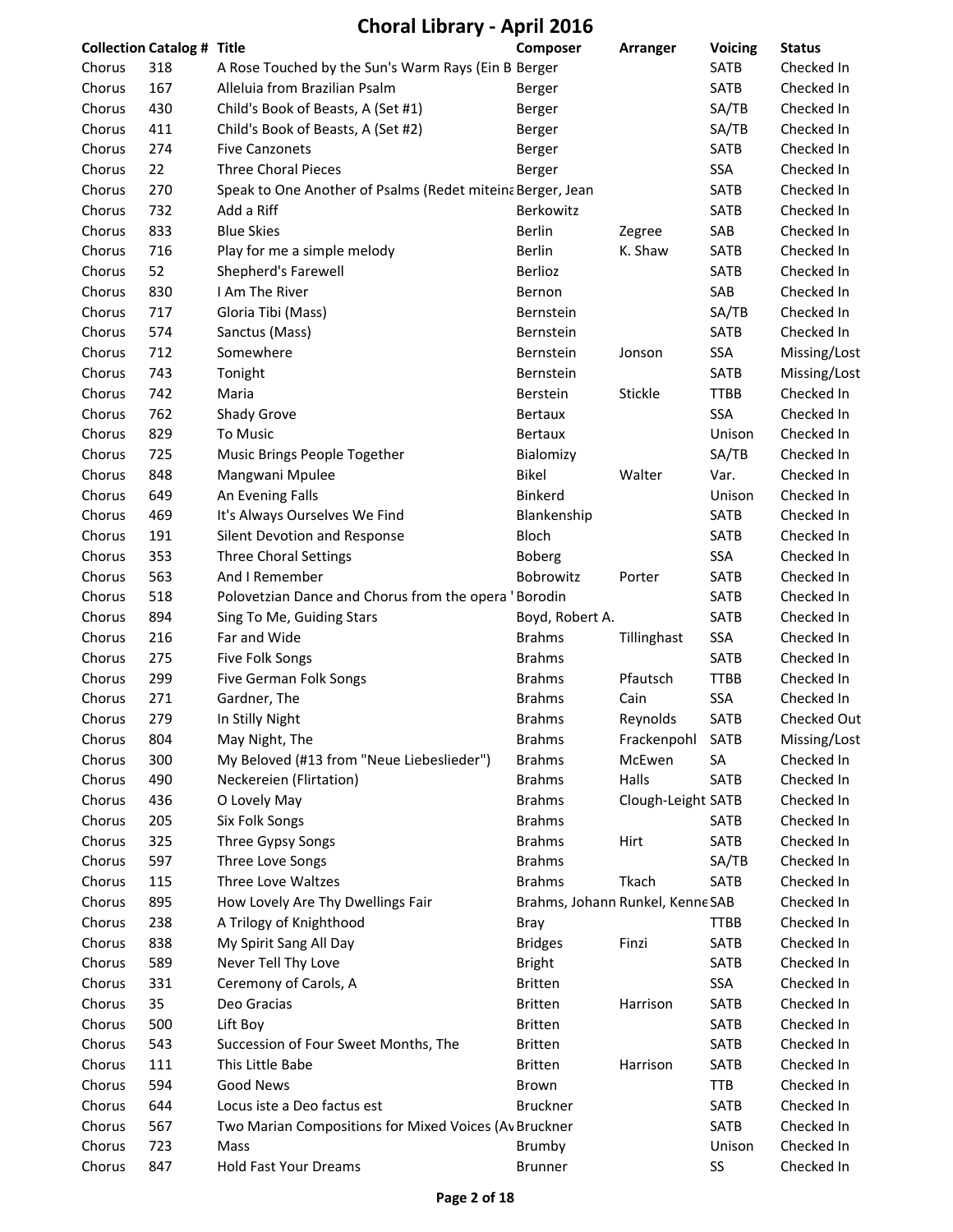**Choral Library ‐ April 2016**

|        | <b>Collection Catalog # Title</b> |                                            | Composer             | Arranger           | <b>Voicing</b> | <b>Status</b>         |
|--------|-----------------------------------|--------------------------------------------|----------------------|--------------------|----------------|-----------------------|
| Chorus | 835                               | Jubilate Deo                               | <b>Brunner</b>       |                    | SAB            | Checked In            |
| Chorus | 849                               | Songs Eternity                             | Brunner, David       |                    | SATB           | Checked In            |
| Chorus | 780                               | O Whistle and I'll Come to Ye              | <b>Burns</b>         | Wilberg            | SATB           | Checked In            |
| Chorus | 686                               | Come Live With Me & Be My Love             | <b>Burton</b>        |                    | SAB            | Checked In            |
| Chorus | 837                               | Ave Maria                                  | <b>Busto</b>         |                    | SATB           | Checked In            |
| Chorus | 653                               | A Prairie Woman Sings                      | <b>Butler</b>        |                    | SSA            | Checked In            |
| Chorus | 445                               | Gather Ye Rosebuds While Ye May            | <b>Butler</b>        |                    | <b>SATB</b>    | Checked In            |
| Chorus | 675                               | Give Me the Splendid Silent Sun            | <b>Butler</b>        |                    | SAB            | Checked In            |
| Chorus | 534                               | Go Ye Into All the World                   | <b>Butler</b>        |                    | SATB           | Checked In            |
| Chorus | 506                               | <b>Music Here</b>                          | <b>Butler</b>        |                    | <b>SATB</b>    | Checked In            |
| Chorus | 297                               | Music, When Soft Voices Die                | <b>Butler</b>        |                    | SATB           | Checked In            |
| Chorus | 676                               | Song of the Open Road                      | <b>Butler</b>        |                    | SAB            | Checked In            |
| Chorus | 396                               | Everything You Do (Alles, was ihr tut)     | Buxtehude            | Granville          | SATB           | Checked In            |
| Chorus | 378                               | In Dulci Jubilo (Now Sing We, Now Rejoice) | Buxtehude            |                    | SAB            | Checked In            |
| Chorus | 467                               | I Have Longed for Thy Saving Health        | Byrd                 | Whitehead          | SATB           | Checked In            |
| Chorus | 293                               | Sacerdotes Domini                          | Byrd                 | Terry              | SATB           | Checked In            |
| Chorus | 29                                | Ole Buttermilk Sky                         | Carmichael           | Ringwald           | SATB           | Checked In            |
| Chorus | 775                               | Jubilee                                    | Carmicheal           | Osbourne           | SA/TB          | Checked In            |
| Chorus | 341                               | Eucaristica                                | Casals               |                    | SSA            | Checked In            |
| Chorus | 335                               | Fa, La, La, I Cannot Conceal It            | Certon               | Benson             | <b>SATB</b>    | Checked In            |
| Chorus | 462                               | Hanerot Halalu                             | Chass                |                    | SA/TB          | Checked In            |
| Chorus | 497                               | Of the Father's Love Begotten              | Chenoweth            |                    | SATB           | Checked In            |
| Chorus | 646                               | Alleluia, Praise!                          | Cherubini            | D. Wagner          | SAB            | Checked In            |
| Chorus | 264                               | Lacrymosa                                  | Cherubini            | Lannom             | SATB           | Checked In            |
| Chorus | 315                               | Like as a Father                           | Cherubini            |                    | SSA            | Checked In            |
| Chorus | 746                               | Irish Blessing, The                        | <b>Chester Alwes</b> |                    | <b>SATB</b>    | Checked In            |
| Chorus | 855                               | Set Me as a Seal Upon Your Heart           | Childs               |                    | SATB           | Checked In            |
| Chorus | 131                               | Have Mercy and Spare                       | Christiansen         |                    | <b>SATB</b>    | Checked In            |
| Chorus | 483                               | Flower of Beauty                           | Clements, John       |                    | <b>SATB</b>    | Checked In            |
| Chorus | 916                               | The Rhythm of Life                         | Coleman, Cy          | Barnes, Richar SAB |                | Checked In            |
| Chorus | 449                               | Now With One Accord (Confitemini Domino)   | Constantini          | Stroud             | SSA/TTB        | Checked In            |
| Chorus | 313                               | Pleasure It Is                             | Cope                 |                    | SA/TB          | Checked In            |
| Chorus | 571                               | At the River                               | Copland              | White              | <b>SSA</b>     | Checked In            |
| Chorus | 382                               | Ching-a-Ring Chaw                          | Copland              | Fine               | <b>SATB</b>    | Checked Out           |
| Chorus | 288                               | Ching-a-Ring-Chaw                          | Copland              | Fine               | SSAA           | Checked In            |
| Chorus | 570                               | I Bought Me a Cat                          | Copland              | Fine               | SATB           | Checked In            |
| Chorus | 285                               | Simple Gifts                               | Copland              | Fine               | SA/TB          | Checked In            |
| Chorus | 134                               | Stomp Your Foot                            | Copland              |                    | SATB           | Checked In            |
| Chorus | $\overline{2}$                    | <b>Younger Generation</b>                  | Copland              | Swift              | SATB           | Checked In            |
| Chorus | 540                               | Soft Rain                                  | Cox                  |                    | SATB           | Checked In            |
| Chorus | 254                               | Cantate Domino                             | Croce                | Martens            | SATB           | Checked In            |
| Chorus | 766                               | Charlotte-Town                             | Crocker              |                    | SA/TB          | Checked In            |
| Chorus | 317                               | Now Thank We All Our God                   | Cruger               | Cain               | <b>TTB</b>     | Checked In            |
| Chorus | 684                               | <b>Praising Song</b>                       | Curtis               |                    | SATB           | Checked In            |
| Chorus | 642                               | Sit at d'Lamb's Table                      | Curtis               |                    | SATB           | Checked In            |
| Chorus | 697                               | Kookaburra                                 | Cutright             |                    | SSA            | Checked In            |
| Chorus | 820                               | In Remembrance from "Requiem"              | Daley                |                    | SATB           | Checked In            |
| Chorus | 796                               | You Are the New Day                        | David                | Knight             | SATB           | Checked In            |
| Chorus | 921                               | You Really Got Me                          | Davies, Ray          | Huff, Mac          |                | 3-Part Mix Checked In |
| Chorus | 342                               | Deaf Old Woman, The                        | Davis                |                    | SATB           | Checked In            |
| Chorus | 333                               | Sing Gloria                                | Davis                |                    | SSA            | Checked In            |
| Chorus | 633                               | In His Care-O                              | Dawson               |                    | SATB           | Checked In            |
| Chorus | 407                               | Hallelujah                                 | De Cormier           |                    | SATB           | Checked In            |
| Chorus | 443                               | Sirn (Nocturnes)                           | Debussy              |                    | SA/TB          | Checked In            |
| Chorus | 632                               | Like To Sing About Sunshine                | Dedrick              | Coates             | SATB           | Checked In            |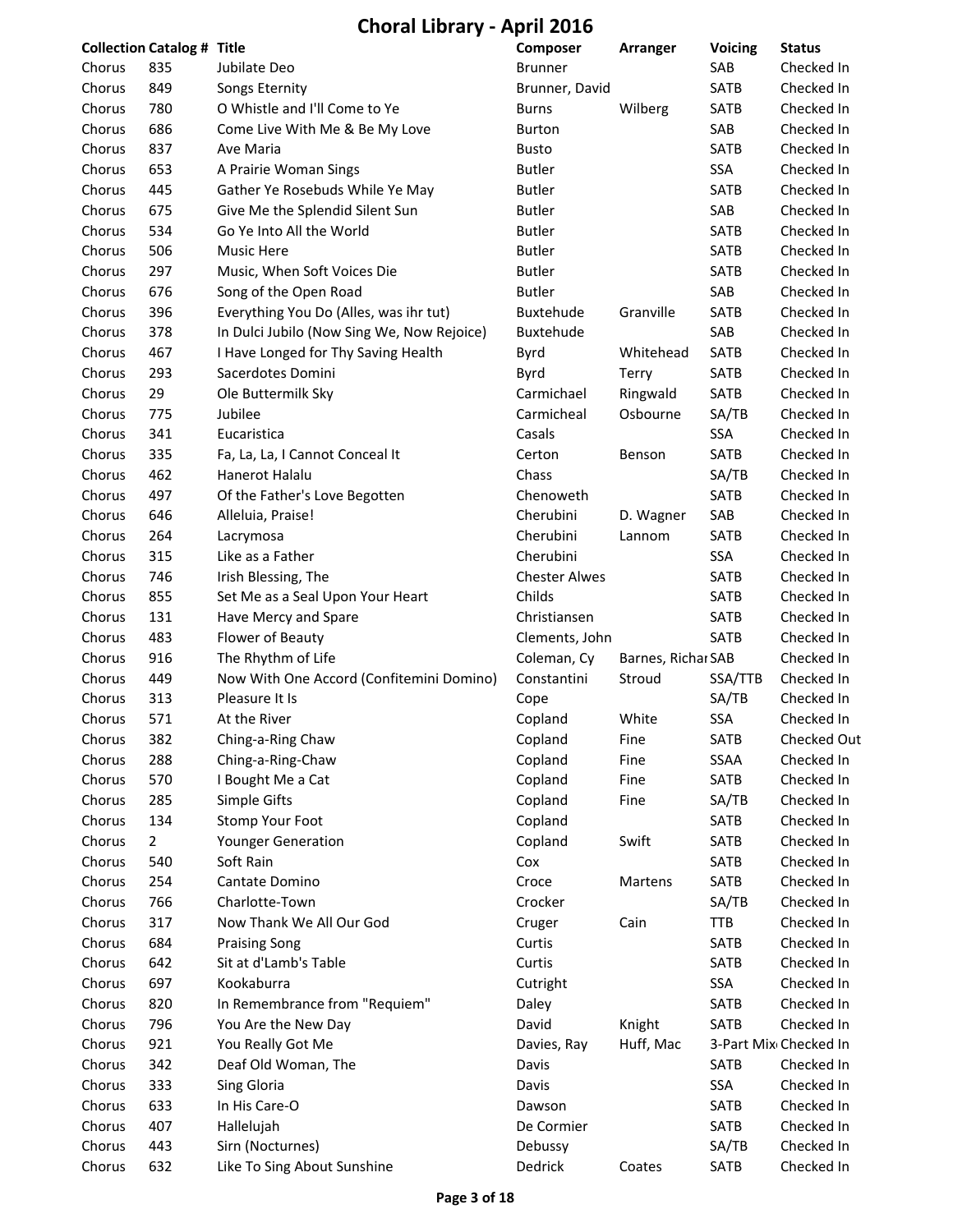| <b>Collection Catalog # Title</b> |     |                                                       | Composer            | Arranger                          | <b>Voicing</b> | <b>Status</b>         |
|-----------------------------------|-----|-------------------------------------------------------|---------------------|-----------------------------------|----------------|-----------------------|
| Chorus                            | 475 | One by One, People Come, Sing Together                | Dedrick             | Coates                            | SATB           | Checked In            |
| Chorus                            | 286 | Four Choruses After Langston Hughes                   | DeJong              |                                   | SSA            | Checked In            |
| Chorus                            | 662 | Come to Me, My Love                                   | Dello Joio          |                                   | SATB           | Checked In            |
| Chorus                            | 142 | Somebody's Coming                                     | Dello Joio          |                                   | SATB           | Checked In            |
| Chorus                            | 620 | To Saint Cecilia                                      | Dello Joio          |                                   | SATB           | Checked In            |
| Chorus                            | 753 | Hush! Somebody's Callin' My Name                      | Dennard             |                                   | SATB           | Checked In            |
| Chorus                            | 592 | Scaramella Va Alla Guerra                             | Des Prez            | Echols                            | SATB           | Checked In            |
| Chorus                            | 935 | Noél Ayisyen                                          | Desamours, Emile    |                                   | SATB           | Checked Out           |
| Chorus                            | 294 | Echo Song                                             | di Lasso            | Clough-Leight SSAATTBB Checked In |                |                       |
| Chorus                            | 295 | Echo Song (Ola! o che bon eccho!)                     | di Lasso            | Widmann                           |                | SSAATTBB Checked In   |
| Chorus                            | 627 | O Eyes of My Beloved                                  | di Lasso            | Ehret                             | <b>SATB</b>    | Checked In            |
| Chorus                            | 560 | O Eyes of My Beloved (O occhi, manza mia)             | di Lasso            |                                   | SATB           | Checked In            |
| Chorus                            | 628 | The Big Fat Goose (Audite Nova!)                      | di Lasso            | Ehret                             | SATB           | Checked In            |
| Chorus                            | 532 | We Adore Thee, Lord Jesus (Adoramus Te Chris di Lasso |                     | Coggin                            | SATB           | Checked In            |
| Chorus                            | 476 | <b>Brand New Morning</b>                              | di Novi             | Ades                              | SSA            | Checked In            |
| Chorus                            | 913 | I'm a Believer                                        | Diamond, Neil       | Brymer, Mark SAB                  |                | Checked In            |
| Chorus                            | 854 | If Music be the Food of Love                          | Dickau              |                                   | <b>SATB</b>    | Checked In            |
| Chorus                            | 868 | O, My Luve's Like a Red, Red Rose                     | <b>Dickau</b>       |                                   | SATB           | Checked In            |
| Chorus                            | 733 | Silvia                                                | Dickau              |                                   | SATB           | Checked In            |
| Chorus                            | 400 | Bells, The                                            | Diemer              |                                   | SATB           | Checked In            |
| Chorus                            | 448 | Dance, Dance My Heart                                 | Diemer              |                                   | SATB           | Checked In            |
| Chorus                            | 249 | For Ye Shall Go Out With Joy                          | Diemer              |                                   | SATB           | Checked In            |
| Chorus                            | 380 | Shepherd to His Love, The                             | Diemer              |                                   | SSA            | Checked In            |
| Chorus                            | 348 | <b>Three Madrigals</b>                                | Diemer              |                                   | SATB           | Checked In            |
| Chorus                            | 298 | O Bella Fusa (The Spinning Wheel)                     | diLasso             | Klein                             | SATB           | Checked In            |
| Chorus                            | 494 | Serve Bone                                            | DiLasso             | McKelvy                           | SA/TB          | Checked In            |
| Chorus                            | 638 | Praise Ye the Lord (Lobe den Herren)                  | Distler, Hugo       |                                   | SATB           | Checked In            |
| Chorus                            | 201 | All Ye Who Music Love                                 | Donato              | Zanzig                            | SATB           | Checked In            |
| Chorus                            | 834 | Green Man, The                                        | Donnelly            | Jeffers                           | SSA            | Checked In            |
| Chorus                            | 808 | Flow Not So Fast, Ye Fountains                        | Dowland             | Thoburn                           | SAB            | Checked In            |
| Chorus                            | 505 | Gloria                                                | Dufay               | Cramer                            | SA/TB          | Checked In            |
| Chorus                            | 639 | I Cannot Answer (Four Choral Songs)                   | Dvorak              | Stone                             | SATB           | Checked In            |
| Chorus                            | 710 | Navy Hymn, The                                        | <b>Dykes</b>        | Scott                             | SATB           | Checked In            |
| Chorus                            | 499 | No Mark                                               | Effinger            |                                   | <b>SATB</b>    | Checked In            |
| Chorus                            | 577 | Set of Three (with brass)                             | Effinger            |                                   | SATB           | Checked In            |
| Chorus                            | 126 | Maid of Amsterdam                                     | Ehret               |                                   | SATB           | Checked In            |
| Chorus                            | 178 | Lonesome Valley                                       | Ehret-Peters        | Ehret                             | SATB           | Checked In            |
| Chorus                            | 693 | Bound for Jubilee                                     | Eilers              |                                   | SATB           | Checked In            |
| Chorus                            | 541 | Brighten My Soul with Sunshine                        | Eilers              |                                   | SAB            | Checked In            |
| Chorus                            | 859 | Send Down the Rain                                    | Eilers              |                                   | SAB            | Missing/Lost          |
| Chorus                            | 768 | Come Home                                             | Eldridge            |                                   | SATB           | Checked In            |
| Chorus                            | 841 | Don't Get Around Anymore                              | Ellington           | arr.Brymer                        | SATB           | Checked In            |
| Chorus                            | 856 | Satin Doll                                            | Ellington           | SHaw                              | SATB           | Checked In            |
| Chorus                            | 100 | Russian Picnic                                        | Enders              |                                   | SATB           | Checked In            |
| Chorus                            | 822 | 3. Basket from Four Pastorales                        | Enfinger            |                                   | <b>SATB</b>    | Checked In            |
| Chorus                            | 890 | Poor Wayfaring Stranger                               | Estes, Jerry        |                                   | <b>TTB</b>     | Checked In            |
| Chorus                            | 103 | <b>Velvet Shoes</b>                                   | Evans               |                                   | SSA            | Checked In            |
| Chorus                            | 190 | Call to Remembrance                                   | Farrant             | Greyson                           | SATB           | Checked In            |
| Chorus                            | 401 | Madrigal-Op. 35                                       | Faure               |                                   | SATB           | Checked In            |
| Chorus                            | 347 | Cantique de Jean Racine                               | FaurŽ               |                                   | SATB           | Checked In            |
| Chorus                            | 907 | She Sings                                             | Feldmon Bernon, Amy |                                   |                | 3-Part Mix Checked In |
| Chorus                            | 355 | Ye Followers of the Lamb                              | Ferguson            |                                   | SATB           | Checked In            |
| Chorus                            | 404 | Drum                                                  | Fetler              |                                   | SATB           | Checked In            |
| Chorus                            | 398 | Sing Unto God                                         | Fetler              |                                   | SATB           | Checked In            |
| Chorus                            | 527 | Father William                                        | Fine                |                                   | SATB           | Checked In            |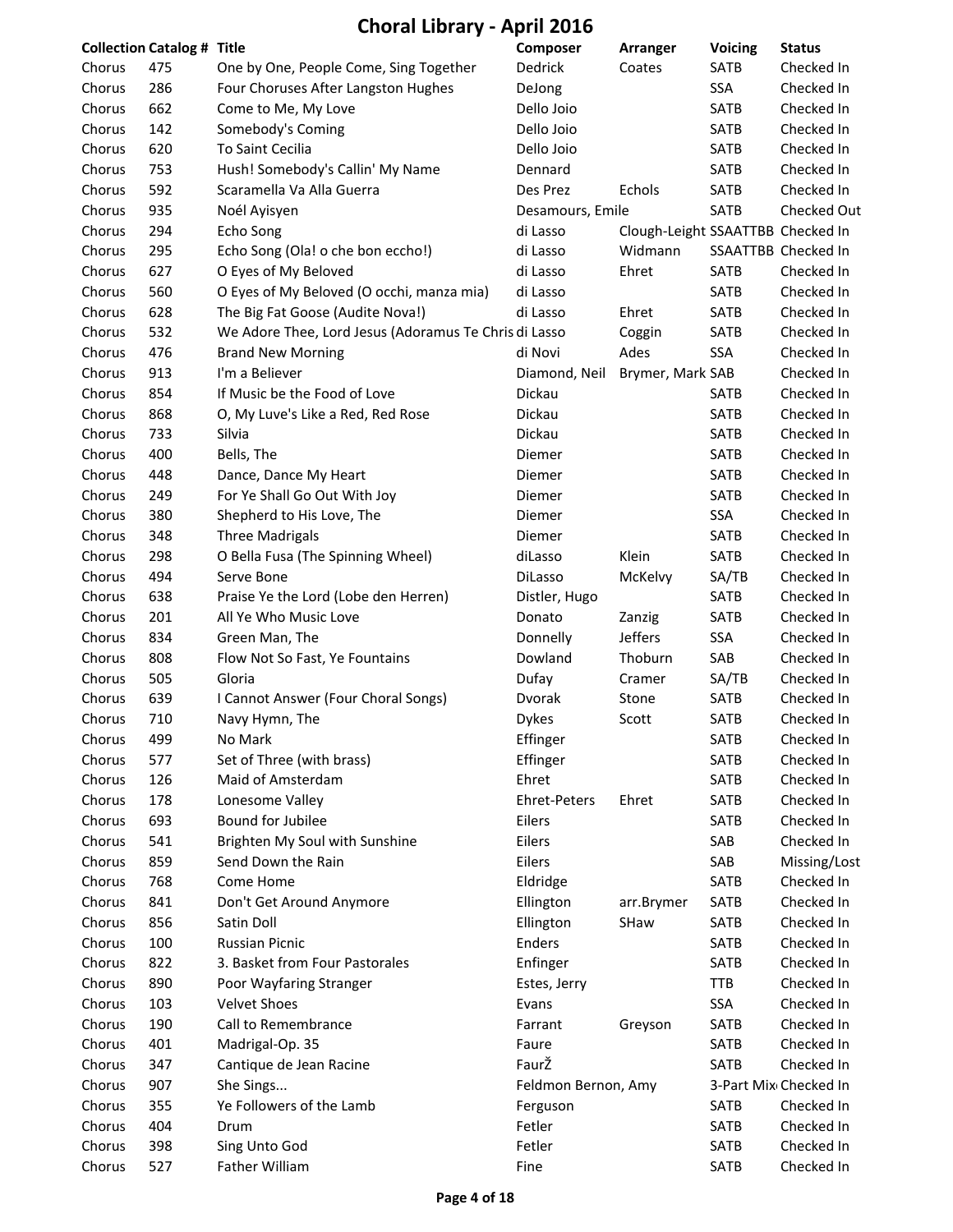|        | <b>Collection Catalog # Title</b> |                                                           | Composer                              | Arranger            | <b>Voicing</b> | <b>Status</b>        |
|--------|-----------------------------------|-----------------------------------------------------------|---------------------------------------|---------------------|----------------|----------------------|
| Chorus | 75                                | Lobster Quadrille, The                                    | Fine                                  |                     | <b>SATB</b>    | Checked In           |
| Chorus | 663                               | Jubilate Deo - O Be Joyful                                | Fink                                  |                     | <b>SATB</b>    | Checked In           |
| Chorus | 182                               | Psalm XCV                                                 | Finney                                |                     | SATB           | Checked In           |
| Chorus | 350                               | Down in Galilee                                           | Floyd                                 |                     | SATB           | Checked In           |
| Chorus | 322                               | Since First I Saw Your Face                               | Ford                                  | Fellowes            | SATB           | Checked Out          |
| Chorus | 321                               | Since First I Saw Your Face                               | Ford                                  | Randolph            | SATB           | Checked Out          |
| Chorus | 11                                | Echo Carol                                                | Forsblad                              |                     |                | SSAATTBB Checked In  |
| Chorus | 568                               | Call John                                                 | Foster                                | Bristow, Van        | SATB           | Checked In           |
| Chorus | 720                               | O, Susanna                                                | Foster                                | Davis               | SA/TB          | Checked In           |
| Chorus | 482                               | Some Folks                                                | Foster                                | Smith               | SATB           | Checked In           |
| Chorus | 595                               | Be Like the Bird                                          | Frackenpohl                           |                     | SA/TB          | Checked In           |
| Chorus | 471                               | Hey Ho, the Wind and the Rain                             | Frackenpohl                           |                     | SATB           | Checked In           |
| Chorus | 491                               | Never Doubt I Love                                        | Frackenpohl                           |                     | <b>SATB</b>    | Checked In           |
| Chorus | 429                               | Odd Owls                                                  | Frackenpohl                           |                     | SSA            | Checked In           |
| Chorus | 425                               | Psalm 150                                                 | Franck                                | Gaines              | SATB           | Checked In           |
| Chorus | 564                               | I Found Jesus and I'm Going Home                          | Freeman                               | McCandless          | <b>SATB</b>    | Checked In           |
| Chorus | 749                               | I Love My Love                                            | G. T. Holst                           |                     | <b>SATB</b>    | Missing/Lost         |
| Chorus | 651                               | Hallelujah, Amen & Chorale                                | G. Wagner                             | <b>Buszin</b>       | <b>SATB</b>    | Checked In           |
| Chorus | 379                               | Jubilate Deo (Praise the Lord Jehovah)                    | Gabrieli                              | Greyson             | <b>SATB</b>    | Checked In           |
| Chorus | 949                               | Ay Cosita Linda (Pretty Little One)                       | Galan, Franciscc Trujillow, Jime SACB |                     |                | Checked In           |
| Chorus | 671                               | Come to the Manger                                        | Gallina                               |                     | SAB            | Checked In           |
| Chorus | 658                               | Three Robert L. Stevenson Settings                        | Gallina                               |                     | SAB            | Checked In           |
| Chorus | 269                               | Nearer My God to Thee                                     | Gardner                               |                     | <b>SATB</b>    | Checked In           |
| Chorus | 821                               | April Rain Song                                           | Gardner Bray                          |                     | SAB            | Checked In           |
| Chorus | 605                               | In the Mood                                               | Garland                               | Simeone             | SAB            | Checked In           |
| Chorus | 857                               | Sing Me to Heaven                                         | Gawthrop                              |                     | SATB           | Missing/Lost         |
| Chorus | 912                               | Sing Me To Heaven                                         | Gawthrop, Daniel E.                   |                     | <b>SATB</b>    | Checked In           |
| Chorus | 948                               | Okro Mch'Edelo (O Goldsmith)                              | Georgian Folk S(C. Parr and C. 3-Part |                     |                | Checked In           |
| Chorus | 615                               | Good Night (Gut' Nacht)                                   | German Folk                           | Manney              | <b>SATB</b>    | Checked In           |
| Chorus | 903                               | Let's Call the Whole Thing Off                            | Gershwin, Geor; Robinson, Rus SAB     |                     |                | Checked In           |
| Chorus | 452                               | Happiness                                                 | Gesner                                |                     | SSA            | Checked In           |
| Chorus | 599                               | Let's Drink! (Beviamo!)                                   | Giardini                              | Lartolano           | <b>TTB</b>     | Checked In           |
| Chorus | 630                               | Hosanna to the Son of David                               | Gibbons                               |                     | SATB           | Checked In           |
| Chorus | 250                               | Silver Swan, The                                          | Gibbons                               | Clough-Leight SSATB |                | Checked In           |
| Chorus | 272                               | May in the Greenwood                                      | Gibbs, Armstrong                      |                     |                | SA/TB/SAT Checked In |
| Chorus | 880                               | Dance While the Music Sings to You                        | Gilpin                                |                     | Unison         | Checked In           |
| Chorus | 455                               | O Pastorelle, Addio (Now is the Time for Partin; Giordano |                                       | Serposs             | SSA            | Checked In           |
| Chorus | 46                                | O Clap Your Hands                                         | Glarum                                |                     | SATB           | Checked In           |
| Chorus | 486                               | Cantate-Sing to the Lord                                  | Goemanne                              |                     | SATB           | Checked In           |
| Chorus | 492                               | Peace Today Descends from Heaven (Hodie, no Grandi        |                                       | Tortolano           | SA/TB          | Checked In           |
| Chorus | 458                               | Joyfully Sing, All Ye Faithful                            | Graun                                 | Weinandt            | SATB           | Checked In           |
| Chorus | 593                               | O Praise the Lord                                         | Graun                                 | Cramer              | SATB           | Checked In           |
| Chorus | 889                               | How Can I Stop Singing My Song?                           | Gray, Cynthia                         |                     | SSA            | Checked In           |
| Chorus | 668                               | Sing We Merrily                                           | Greene                                |                     | SATB           | Checked In           |
| Chorus | 511                               | Hosanna                                                   | Gregor                                | Trusler             | SA/TB          | Checked In           |
| Chorus | 228                               | O Be Joyful, All Ye Lands                                 | Gretchaninoff                         | Christiansen        | SATB           | Checked In           |
| Chorus | 15                                | Only Begotten Son (SSAATTBB)                              | Gretchaninoff                         |                     | SATB           | Checked In           |
| Chorus | 690                               | Four Songs by Edvard Grieg                                | Grieg                                 | Ades                | SSAA           | Checked In           |
| Chorus | 42                                | God's Son Had Made Me Free                                | Grieg                                 | Overby              | SATB           | Checked In           |
| Chorus | 814                               | Humoresque                                                | Grieg                                 | Harris              | SA/TB          | Checked In           |
| Chorus | 141                               | Spring                                                    | Grieg                                 | Christiansen        |                | SSAATTBB Checked In  |
| Chorus | 420                               | Three Songs of Parting                                    | Gustafson                             |                     | SATB           | Checked In           |
| Chorus | 751                               | Michigan Morn                                             | H.O. Reed                             |                     | SATB           | Checked In           |
| Chorus | 771                               | Erev Shel Shoshanim ("Evening of Roses")                  | Hadar                                 | Klebanow            | SATB           | Checked In           |
| Chorus | 447                               | Agnus Dei                                                 | Hahnel                                | Galliculus, Mc SATB |                | Checked In           |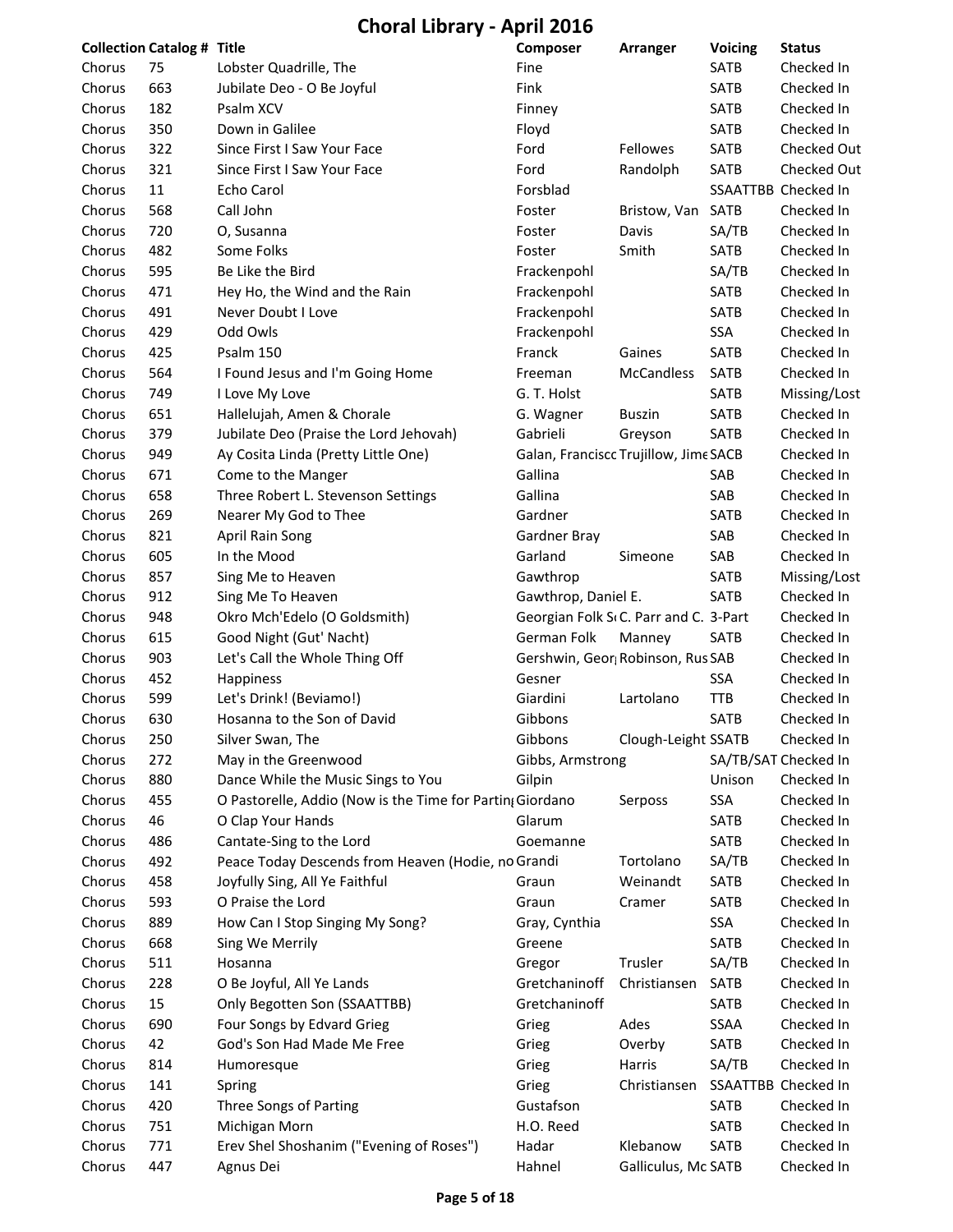**Choral Library ‐ April 2016**

|        | <b>Collection Catalog # Title</b> |                                                                          | Composer                  | Arranger   | <b>Voicing</b> | <b>Status</b> |
|--------|-----------------------------------|--------------------------------------------------------------------------|---------------------------|------------|----------------|---------------|
| Chorus | 84                                | Gossip, Gossip                                                           | Hairston                  |            | <b>SATB</b>    | Checked In    |
| Chorus | 850                               | Jubilate Deo                                                             | Halmos                    |            | <b>SATB</b>    | Checked In    |
| Chorus | 925                               | Praise His Holy Name                                                     | Hampton, Keith            |            | SATB           | Checked In    |
| Chorus | 858                               | Alleluia! Praise Him                                                     | Handel                    | Swallow    | Unison         | Checked In    |
| Chorus | 113                               | And the Glory of the Lord [Messiah]                                      | Handel                    |            | <b>SATB</b>    | Checked In    |
| Chorus | 488                               | Coronation Anthem #1 (Zadok the Priest)                                  | Handel                    | Hermann    | SATB           | Checked In    |
| Chorus | 168                               | For Thee So Fair and Gracious                                            | Handel                    | Wood       | SATB           | Checked In    |
| Chorus | 196                               | Hallelujah, Amen                                                         | Handel                    | Tcherepnin | <b>SATB</b>    | Checked In    |
| Chorus | 670                               | Hallelujah, Amen!                                                        | Handel                    | Williams   | SAB            | Checked In    |
| Chorus | 323                               | How Excellent Thy Name                                                   | Handel                    | Kirk       | <b>SATB</b>    | Checked In    |
| Chorus | 647                               | Let the Whole Earth Stand in Awe                                         | Handel                    | Hines      | SAB            | Checked In    |
| Chorus | 410                               | Let Their Celestial Concerts all Unite                                   | Handel                    |            | <b>SATB</b>    | Checked In    |
| Chorus | 345                               | Lord, I Trust Thee                                                       | Handel                    | Darlow     | SATB           | Checked In    |
| Chorus | 734                               | Praise the Lord (Judas Maccabeus)                                        | Handel                    | Hopson     | SATB           | Checked In    |
| Chorus | 332                               | Serve the Lord with Gladness                                             | Handel                    | Harris     | SSA            | Checked In    |
| Chorus | 626                               | Shout the Glad Tidings                                                   | Handel                    | Hopson     | SATB           | Checked In    |
| Chorus | 346                               | Sing Unto God (Judas Maccabaeus)                                         | Handel                    | Cordie     | SATB           | Checked In    |
| Chorus | 257                               | <b>Verdant Meadows</b>                                                   | Handel                    | Gibb       | <b>TTBB</b>    | Checked In    |
| Chorus | 386                               | And Draw a Blessing Down [Theodora]                                      | Handel, George Malin, Don |            | <b>SATB</b>    | Checked In    |
| Chorus | 387                               | Oh Lord, In Thee Have I Trusted (from the "Det Handel, George Malin, Don |                           |            | <b>SSATB</b>   | Checked In    |
| Chorus | 731                               | How Excellent Thy Name/Hallelujah                                        | Handel.Chandler           |            | SATB           | Checked In    |
| Chorus | 498                               | Song of Democracy                                                        | Hanson                    |            | <b>SATB</b>    | Checked In    |
| Chorus | 408                               | Like As the Culver                                                       | Harris                    |            | SATB           | Checked In    |
| Chorus | 611                               | Most Glorious Lord of Life                                               | Harris                    |            | SATB           | Checked In    |
| Chorus | 176                               | Agnus Dei                                                                | Hassler                   | Malin      | <b>SATB</b>    | Checked In    |
| Chorus | 636                               | Agnus Dei                                                                | Hassler                   | Greyson    | SATB           | Checked In    |
| Chorus | 28                                | Cantate Domino                                                           | Hassler                   | Greyson    | SATB           | Checked In    |
| Chorus | 273                               | Come Let Us Start a Joyful Song (Nun Fanget an Hassler                   |                           | Greyson    | SSA/TBB        | Checked In    |
| Chorus | 403                               | Dixit Maria (Gabriel Came to Mary)                                       | Hassler                   | Tozer      | <b>SATB</b>    | Checked In    |
| Chorus | 683                               | God Now Dwells Among Us (Verbum Caro Facti Hassler                       |                           | Wilhelm    | SAB/TTB        | Checked In    |
| Chorus | 661                               | O Sing Unto the Lord                                                     | Hassler                   | Hopson     | SAB            | Checked In    |
| Chorus | 4                                 | With Love My Heart is Ringing                                            | Hassler                   | Rhodes     | SATB           | Checked In    |
| Chorus | 474                               | Because All Men Are Brothers                                             | Hassler, Bach             | Frank      | <b>SSA</b>     | Checked In    |
| Chorus | 521                               | O Taste and See                                                          | Hastings                  | Smith      | SATB           | Checked In    |
| Chorus | 706                               | I'm Goin' up a Yonder                                                    | Hawkins                   | Sirvatka   | SSAA           | Checked In    |
| Chorus | 371                               | Gloria (Heiligmesse)                                                     | Haydn                     | Woodman    | SATB           | Checked In    |
| Chorus | 826                               | Gloria Et Honore                                                         | Haydn                     | Banner     | SATB           | Missing/Lost  |
| Chorus | 836                               | Gloria Et Honore                                                         | Haydn                     |            | SATB           | Checked In    |
| Chorus | 105                               | Harmony in Marriage                                                      | Haydn                     | Geiringer  | SATB           | Checked Out   |
| Chorus | 459                               | Missa Brevis (Sti. Joannis de Deo)                                       | Haydn                     |            | SATB           | Checked In    |
| Chorus | 266                               | Missa Solemnis (Heilig-Messe in Bb Major)                                | Haydn                     |            | SATB           | Checked In    |
| Chorus | 872                               | Sanctus from "Mariazellermesse"                                          | Haydn                     | Liebergen  | SATB           | Checked In    |
| Chorus | 362                               | Te Deum                                                                  | Haydn                     |            | SATB           | Checked In    |
| Chorus | 878                               | And the Father will Dance                                                | Hayes                     |            | SATB           | Missing/Lost  |
| Chorus | 102                               | Molly's Meek, Molly's Sweet                                              | Henderson                 |            | SATB           | Checked In    |
| Chorus | 358                               | Walking on the Green Grass                                               | Hennagin                  |            | SATB           | Checked In    |
| Chorus | 758                               | Freedom is Coming                                                        | Henry H. Leck             |            | SSA            | Checked In    |
| Chorus | 744                               | Freedom is Coming                                                        | Henry Leck                |            | SATB           | Checked In    |
| Chorus | 840                               | When I Fall in Love                                                      | Heyman                    | Young      | SATB           | Checked In    |
| Chorus | 292                               | You Lovers that Have Loves Astray                                        | Hilton                    | Ehret      | SSA            | Checked In    |
| Chorus | 561                               | Six Chansons, #3 Since All Is Passing                                    | Hindemith                 |            | SATB           | Checked In    |
| Chorus | 770                               | Elijah Rock                                                              | Hogan                     |            | SATB           | Checked In    |
| Chorus | 535                               | From the End of the Earth                                                | Hovhaness                 |            | SATB           | Checked In    |
| Chorus | 261                               | Unto Thee, O God                                                         | Hovhaness                 |            | SATB           | Checked In    |
| Chorus | 503                               |                                                                          | Hovland                   |            | SATB           |               |
|        |                                   | Saul                                                                     |                           |            |                | Checked In    |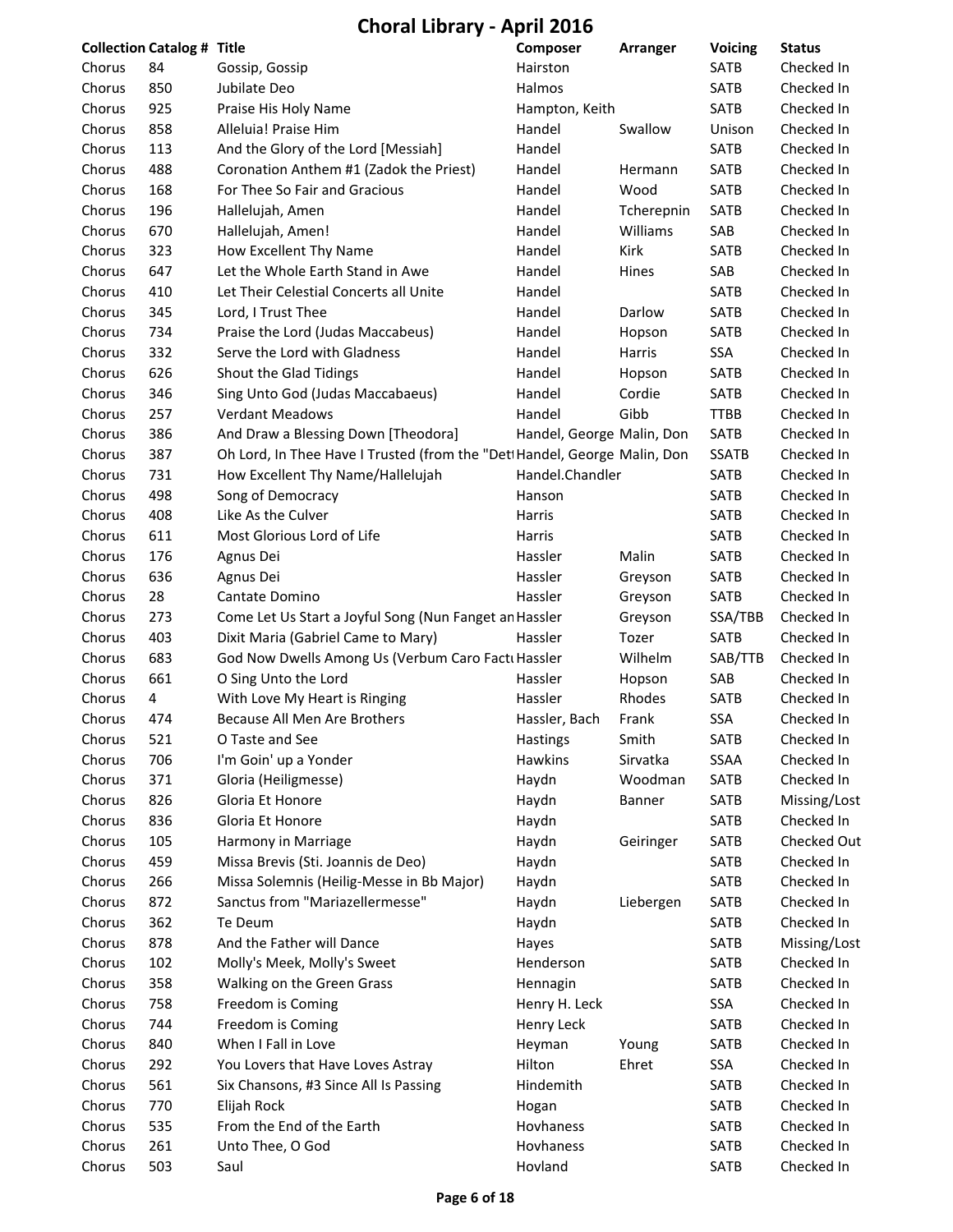|        | <b>Collection Catalog # Title</b> |                                                                   | Composer                                         | Arranger        | <b>Voicing</b> | <b>Status</b>          |
|--------|-----------------------------------|-------------------------------------------------------------------|--------------------------------------------------|-----------------|----------------|------------------------|
| Chorus | 922                               | Clear Water                                                       | Hugh, Robert I.                                  |                 |                | 3-Part Trek Checked In |
| Chorus | 722                               | Prayer from Hansel & Gretel                                       | Humperdinck                                      | Manney          | SA/TB          | Missing/Lost           |
| Chorus | 145                               | Five Nursery Rhymes                                               | Hunter                                           |                 | SATB           | Checked In             |
| Chorus | 933                               | Lord, My God, Assist Me Now (Domine, Ad Adjull Padre G.B. Martini |                                                  |                 | <b>SATB</b>    | Checked In             |
| Chorus | 123                               | Tenebrae Factae Sunt                                              | Ingengeri                                        | Christiansen    | <b>SATB</b>    | Checked In             |
| Chorus | 582                               | My Gentle Harp                                                    | Irish Folk Song                                  | Parker          | SATB           | Checked In             |
| Chorus | 586                               | Charlie Rutlage                                                   | <b>Ives</b>                                      | Herder          | Unison         | Checked In             |
| Chorus | 539                               | Christmas Carol, A                                                | <b>Ives</b>                                      |                 | Unison         | Checked In             |
| Chorus | 487                               | Circus Band                                                       | <b>Ives</b>                                      |                 | <b>SATB</b>    | Checked In             |
| Chorus | 869                               | Adijo Kerida (Farewell, Beloved)                                  | Jacobson                                         |                 | SATB           | Checked In             |
| Chorus | 158                               | Carroll, A                                                        | Jacobson                                         |                 | SSA            | Checked In             |
| Chorus | 32                                | Jesus Our Lord, We Adore Thee                                     | James                                            |                 | SATB           | Checked In             |
| Chorus | 600                               | Petite Nymphe Folastre                                            | Janequin                                         |                 | SATB           | Checked In             |
| Chorus | 741                               | This We Know                                                      | Jeffers, Ron                                     |                 | SATB           | Checked In             |
| Chorus | 853                               | Virtue                                                            | Jennings                                         |                 | SATB           | Checked In             |
| Chorus | 740                               | With a Voice of Singing                                           | Jennings                                         |                 | SATB           | Checked In             |
| Chorus | 422                               | Quiet Night of Quiet Stars                                        | Jobim                                            | Cable           | <b>SSA</b>     | Checked In             |
| Chorus | 906                               | Cindy                                                             | Johnson, Neil A.                                 |                 |                | 3-Part Mix Checked In  |
| Chorus | 223                               | Cricket, The (El Grillo)                                          | Josquin                                          | Harris          | SATB           | Checked Out            |
| Chorus | 691                               | Sing Hosanna!                                                     | K. Shaw                                          |                 | <b>SATB</b>    | Checked In             |
| Chorus | 842                               | I'll Be Seeing You                                                | Kahal-Fain                                       | arr.Mattson     | SATB           | Checked In             |
| Chorus | 585                               | Carlos Dominguez                                                  | Kane                                             | Ades            | SATB           | Checked In             |
| Chorus | 493                               | It's Going to Take Some Time                                      | King                                             | Casey           | SSA            | Checked In             |
| Chorus | 457                               | Shepherd Me Lord                                                  | Kingsley                                         |                 | SATB           | Checked In             |
| Chorus | 330                               | King David's Deliverance                                          | Kirk                                             |                 | SATB           | Checked In             |
| Chorus | 343                               | Requiem for the Masses                                            | Kirkman                                          | Craig           | SATB           | Checked In             |
| Chorus | 802                               | <b>Benedictus</b>                                                 | Klouse                                           |                 | SAB            | Checked In             |
| Chorus | 692                               | Kyrie                                                             | Klouse                                           |                 | SAB            | Checked In             |
| Chorus | 791                               | Road Not Taken, The                                               | Klouse                                           |                 | SAB            | Checked In             |
| Chorus | 851                               | Psalm 117                                                         | Knauf                                            |                 | SATB           | Checked In             |
| Chorus | 336                               | Angels and the Shepherds, The                                     | Kodaly                                           |                 | SSAA           | Checked Out            |
| Chorus | 114                               | <b>Birthday Greeting</b>                                          | Kodaly                                           |                 | SATB           | Checked In             |
| Chorus | 10                                | Christmas Dance of the Shepherds                                  | Kodaly                                           |                 | SA/TB          | Checked In             |
| Chorus | 631                               | See the Gipsies                                                   | Kodaly                                           |                 | SSAA           | Checked In             |
| Chorus | 62                                | Heavenly Light                                                    | Kopylow                                          | Wilhousky       | SATB           | Checked In             |
| Chorus | 136                               | Hasten Swiftly, Hasten Softly                                     | Kountz                                           |                 | SATB           | Checked In             |
| Chorus | 495                               | Get Up and Go                                                     | Lacey-Weirick                                    |                 | SATB           | Checked In             |
| Chorus | 226                               | Disguised God (Forkladd Gud)                                      | Larsson, Erik                                    |                 | SATB           | Checked In             |
| Chorus | 208                               | I Know a Young Maiden                                             | Lassus                                           | Hirt            | <b>SATB</b>    | Checked In             |
| Chorus | 559                               | My Heart is Offered Still to You (Mon coeur se I Lassus           |                                                  | Randolph        | SATB           | Checked In             |
| Chorus | 934                               | Sure on This Shining Night                                        | Lauridsen, Morten                                |                 | SATB           | Checked In             |
| Chorus | 645                               | Come Today with Jubilant Singing                                  | Leaf                                             |                 | Unison         | Checked In             |
| Chorus | 69                                | O Filii et Filiae                                                 | Leisring                                         | Row             |                | SSAATTBB Checked In    |
|        | 900                               | Blackbird                                                         |                                                  |                 |                | Checked In             |
| Chorus |                                   |                                                                   | Lennon & McCa Snyder, Audre 2-Part<br>Leontovich |                 |                |                        |
| Chorus | 423                               | Jan Waselu                                                        |                                                  | Haggard         | SATB           | Checked In             |
| Chorus | 664                               | Charm Me Asleep                                                   | Leslie                                           |                 | SATB           | Checked In             |
| Chorus | 881                               | All Things are Connected                                          | Lightfoot                                        |                 | SATB           | Checked In             |
| Chorus | 603                               | Silver Bells                                                      | Livingston                                       | Naylor          | SA/TB          | Checked In             |
| Chorus | 68                                | Monotone                                                          | Lockwood                                         |                 | SATB           | Checked In             |
| Chorus | 727                               | Inch Worm, The                                                    | Loesser                                          | <b>Stickles</b> | SA/TB          | Checked In             |
| Chorus | $\overline{7}$                    | Just Another Polka                                                | Loesser                                          | Simeone         | SATB           | Checked In             |
| Chorus | 189                               | New Ashmolean Marching Society, The                               | Loesser                                          | Simeone         | SATB           | Checked In             |
| Chorus | 607                               | <b>Camelot Choral Selections</b>                                  | Loewe                                            | Warnick         | SATB           | Checked In             |
| Chorus | 888                               | Gaelic Rhapsody                                                   | Lojeski, Ed                                      |                 | SATB           | Checked In             |
| Chorus | 756                               | She's Like the Swallow                                            | Lori-Anne Dolloff                                |                 | SA/TB          | Checked In             |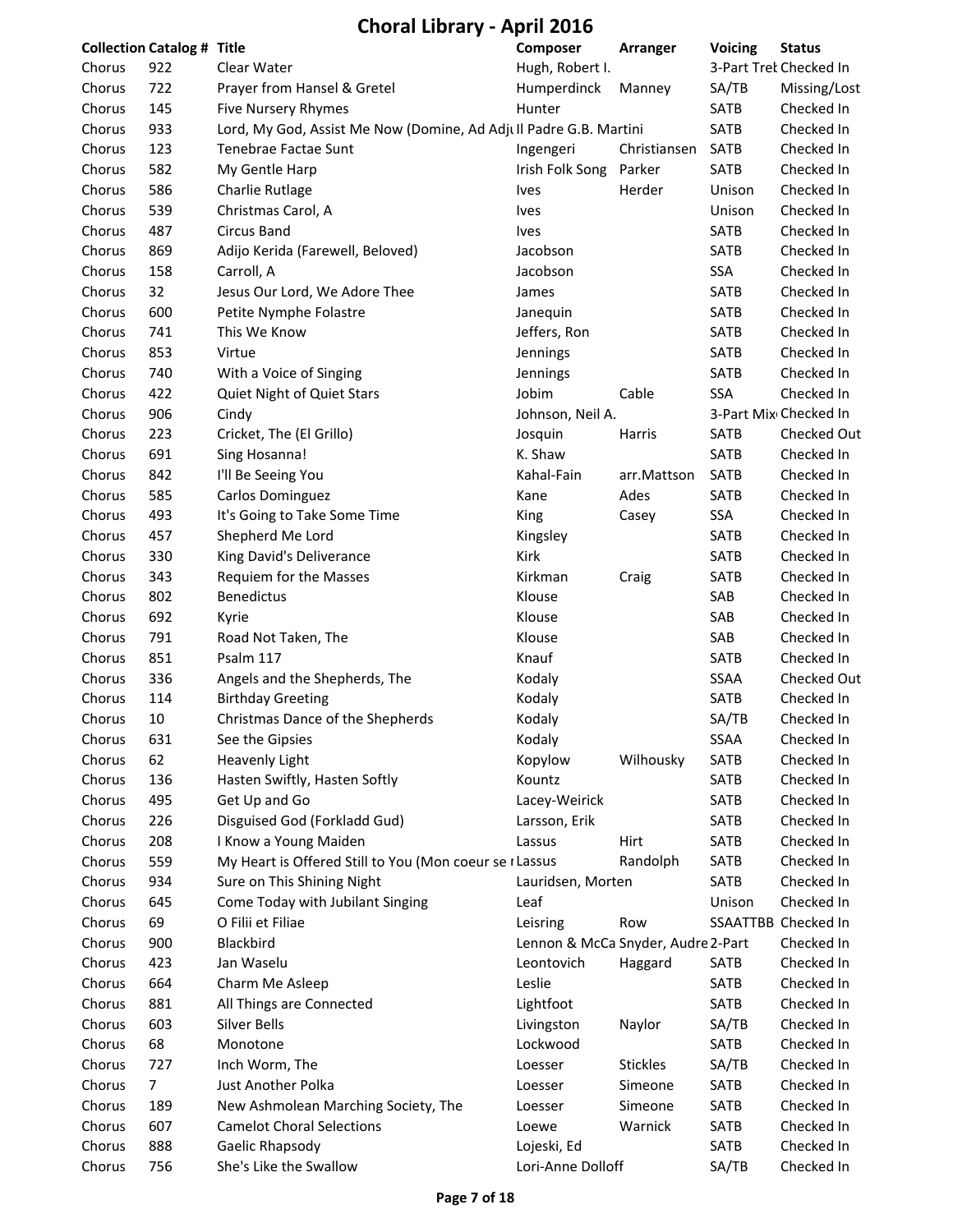|        | <b>Collection Catalog # Title</b> |                                              | Composer                        | <b>Arranger</b>   | Voicing     | <b>Status</b>         |
|--------|-----------------------------------|----------------------------------------------|---------------------------------|-------------------|-------------|-----------------------|
| Chorus | 349                               | Misere Mei                                   | Lotti                           | Ehret-Wilson SATB |             | Checked In            |
| Chorus | 674                               | Joyful, Joyful We Adore Thee                 | Lovelace                        |                   | SAB         | Checked In            |
| Chorus | 520                               | Shall We Gather at the River                 | Lowry                           | Coates            | SA/TB       | Checked In            |
| Chorus | 116                               | Alleluia                                     | Luening                         |                   | SATB        | Checked In            |
| Chorus | 748                               | Zum-Gali (Dance the Hora!)                   | M. Goldman                      |                   | SATB        | Checked In            |
| Chorus | 760                               | Song for the Mira                            | MacGillivicary                  | Calvert           | SATB        | Checked In            |
| Chorus | 905                               | O Sifuni Mungu                               | Maddux, et. al Emerson, Rog SAB |                   |             | Checked In            |
| Chorus | 755                               | O Sifuni Mungu                               | Madux                           | Emerson           | SATB        | Checked In            |
| Chorus | 843                               | Bashana Haba'ah                              | Manor-Hirsch                    | Leavitt           | SATB        | Checked In            |
| Chorus | 818                               | Alleluia                                     | Manuel                          |                   | SATB        | Checked In            |
| Chorus | 392                               | Cantava la pi vaga Pastorella                | Marenzio                        |                   | SATB        | Checked In            |
| Chorus | 37                                | His Glory Shines Through                     | Martin                          | Elliot            | SAB         | Checked In            |
| Chorus | 702                               | I Dig Rock & Roll Music                      | Mason                           | <b>Burroughs</b>  | SATB        | Checked In            |
| Chorus | 786                               | O Music                                      | Mason                           | Rao               | Unison      | Checked In            |
| Chorus | 132                               | Lord is My Shepherd, The                     | Matthews                        |                   | SATB        | Checked In            |
| Chorus | 427                               | Solfeggio                                    | Maxwell                         | Wilson            | SSA         | Checked In            |
| Chorus | 516                               | Solfeggio                                    | Maxwell                         | Wilson            | SA/TB       | Checked In            |
| Chorus | 384                               | Morning Times, The                           | McAfee                          |                   | SATB        | Checked In            |
| Chorus | 867                               | Agnus Dei                                    | McClure                         |                   | SATB        | Checked In            |
| Chorus | 679                               | And I Love You So                            | McLean                          | Simon             | SSA         | Missing/Lost          |
| Chorus | 713                               | Streets of London                            | McTell                          | Lewis             | SA/TB       | Checked In            |
| Chorus | 657                               | Kansas Boys                                  | Mechem                          |                   | SATB        | Checked In            |
| Chorus | 621                               | New York Girls                               | Mechem                          |                   | SATB        | Checked In            |
| Chorus | 388                               | Andenken                                     | Mendelssohn                     | Richter           | SATB        | Checked In            |
| Chorus | 637                               | Auf dem See (On the Lake)                    | Mendelssohn                     | Ramsey            | SATB        | Checked In            |
| Chorus | 390                               | Gluckliche, Der                              | Mendelssohn                     | Richter           | SATB        | Checked In            |
| Chorus | 546                               | He Watching Over Israel [Elijah]             | Mendelssohn                     |                   | SATB        | Checked In            |
| Chorus | 831                               | He, Watching Over Israel                     | Mendelssohn                     | Gilpin            | SAB         | Missing/Lost          |
| Chorus | 440                               | <b>Heilig</b>                                | Mendelssohn                     | Smith             |             | SSAATTBB Checked In   |
| Chorus | 169                               | Lift Thine Eyes (Elijah)                     | Mendelssohn                     |                   | SSA         | Checked In            |
| Chorus | 785                               | Lift Thine Eyes to the Mountains             | Mendelssohn                     |                   | SSA         | Checked In            |
| Chorus | 33                                | Lord is a Mighty God, The                    | Mendelssohn                     |                   | SATB        | Checked In            |
| Chorus | 405                               | Nightingale, The (Nachtigall, Die)           | Mendelssohn                     | Mason             | SATB        | Checked In            |
| Chorus | 898                               | I See the Light from "Tangled"               | Menken, Alan & Huff, Mac        |                   | 2-Part      | Checked In            |
| Chorus | 584                               | Bringing in the Sheaves                      | Minor-Shaw                      | Coates            | SATB        | Checked In            |
| Chorus | 496                               | Glory of This Day, The                       | Moe                             |                   | SATB        | Checked In            |
| Chorus | 359                               | Psalm Concertato Part I                      | Moe                             |                   | SATB        | Checked In            |
| Chorus | 360                               | Psalm Concertato Part II                     | Moe                             |                   | SATB        | Checked In            |
| Chorus | 361                               | Psalm Concertato Part III & Brass. Qu. parts | Moe                             |                   |             | SATB quar. Checked In |
| Chorus | 383                               | Stranger, Share Our Fire                     | Moe                             |                   | SATB        | Checked In            |
| Chorus | 617                               | Damigella tutta bella (Maiden So Beautiful)  | Monteverdi                      |                   |             | SAB/SA-TT Checked In  |
| Chorus | 911                               | African Processional : Jambo rafiki yangu    | Montoya, D.V.                   | Kean, Ron         | SATB        | Checked In            |
| Chorus | 634                               | I Know Where I'm Goin'                       | Moore                           |                   | SA/TB       | Checked In            |
| Chorus | 179                               | I Want the Lord to Be Near                   | Morgan                          |                   | <b>TTBB</b> | Checked In            |
| Chorus | 86                                | April is in Her Lovely Face                  | Morley                          | Wilson            | SATB        | Checked In            |
| Chorus | 282                               | I Go Before, My Charmer                      | Morley                          | Greyson           | SA/TB       | Checked In            |
| Chorus | 699                               | Sing We and Chant It                         | Morley                          | Chesterton        | SAB         | Checked In            |
| Chorus | 502                               | Coronation Scene (Boris Godonov)             | Moussorgsky                     |                   | SATB        | Checked In            |
| Chorus | 418                               | Ave Maria                                    | Mouton                          | Boepple           | SATB        | Checked In            |
| Chorus | 104                               | Ave Verum                                    | Mozart                          | Younger           | SATB        | Checked In            |
| Chorus | 381                               | Ave Verum Corpus                             | Mozart                          | Muller            | SATB        | Checked In            |
| Chorus | 77                                | Gloria in excelsis                           | Mozart                          |                   | SATB        | Checked In            |
| Chorus | 526                               | Gloria in Excelsis [12th Mass]               | Mozart                          |                   | SATB        | Checked In            |
| Chorus | 874                               | Kyrie Eleison from Missa Brevis              | Mozart                          | Leininger         | SATB        | Checked In            |
| Chorus | 416                               | Laudate Dominum                              | Mozart                          | Talmadge          | SATB        | Checked In            |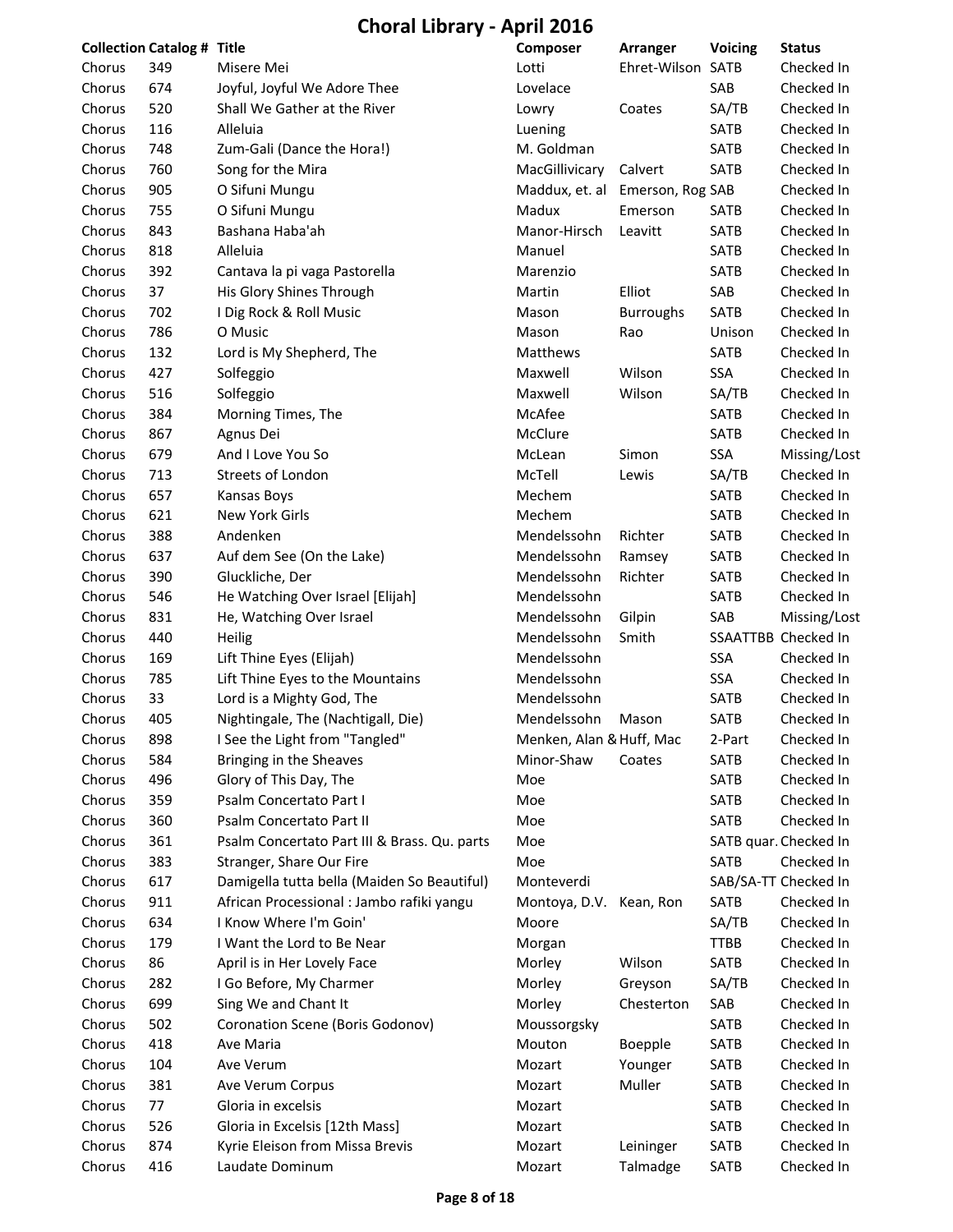**Choral Library ‐ April 2016**

|        | <b>Collection Catalog # Title</b> |                                              | Composer                              | Arranger                            | <b>Voicing</b> | <b>Status</b>          |
|--------|-----------------------------------|----------------------------------------------|---------------------------------------|-------------------------------------|----------------|------------------------|
| Chorus | 800                               | Placido E Il Mar                             | Mozart                                | Wagner                              | <b>SATB</b>    | Checked In             |
| Chorus | 673                               | Praise the Lord                              | Mozart                                | Hopson                              | SAB            | Checked In             |
| Chorus | 565                               | Regina Coeli                                 | Mozart                                |                                     | SATB           | Checked In             |
| Chorus | 616                               | Requiem                                      | Mozart                                |                                     | SATB           | Checked In             |
| Chorus | 20                                | Sanctus and Hosanna (Requiem Mass)           | Mozart                                |                                     | SATB           | Checked In             |
| Chorus | 338                               | <b>Two Mozart Canons</b>                     | Mozart                                | Gardner                             | SATB           | Checked Out            |
| Chorus | 809                               | Vesperae solennes de confessore              | Mozart, k.v.339                       |                                     | SATB           | Checked In             |
| Chorus | 901                               | Laudamus Te from Mass in c minor             | Mozart, W.A.                          | Malvar-Keyloc Unison Tre Checked In |                |                        |
| Chorus | 711                               | Happy Wanderer, The                          | Mšller                                | Ehret                               | <b>TTBB</b>    | Checked In             |
| Chorus | 724                               | When over sunlit Paths                       | Mšller                                | Swift                               | SA/TB          | Checked In             |
| Chorus | 119                               | Madame Jeanette                              | Murray                                |                                     | SATB           | Checked In             |
| Chorus | 101                               | There is a Lady                              | Murray                                |                                     | <b>SATB</b>    | Checked In             |
| Chorus | 90                                | <b>Grant Unto Us Thy Blessing</b>            | Nanino                                |                                     | <b>SATB</b>    | Checked In             |
| Chorus | 624                               | Gift of Love                                 | Nelhybel                              |                                     | SATB           | Checked In             |
| Chorus | 588                               | Fanfare For a Festival "All Praise to Music" | Nelson                                |                                     | SATB           | Checked In             |
| Chorus | 946                               | Tommy's Gone to Hilo                         | New Bedford Fo Ray, Don               |                                     | <b>SATB</b>    | Checked In             |
| Chorus | 576                               | Psalm 150                                    | Newbury                               |                                     | <b>SATB</b>    | Checked In             |
| Chorus | 473                               | Wisdom and Understanding                     | Newbury                               |                                     | SSA            | Checked In             |
| Chorus | 701                               | <b>Short People</b>                          | Newman                                |                                     | <b>SATB</b>    | Checked In             |
| Chorus | 887                               | <b>Amazing Grace</b>                         | Newton, John                          | Sateren, Lelan SATB                 |                | Checked In             |
| Chorus | 533                               | Let Me Be the One                            | Nichols                               | Lojeski                             | SATB           | Checked In             |
| Chorus | 230                               | Black Oak Tree, The                          | <b>Niles</b>                          |                                     | SATB           | Checked In             |
| Chorus | 745                               | South African Trilogy, A                     | Nyberg                                | Barnicle                            | <b>SATB</b>    | Checked In             |
| Chorus | 39                                | Cry Out and Shout (SSATTB)                   | Nystedt                               |                                     | <b>SATB</b>    | Checked In             |
| Chorus | 569                               | Path of the Just, The                        | Nystedt                               |                                     | <b>SATB</b>    | Checked In             |
| Chorus | 892                               | Laudate                                      | Nystedt, Knut                         |                                     | SATB           | Checked In             |
| Chorus | 862                               | Java Jive                                    | Oakland                               | Lojeski                             | SATB           | Checked In             |
| Chorus | 306                               | Neighbor's Chorus (La Jolie Parfumeuse)      | Offenbach                             | Myerowitz                           | <b>SATB</b>    | Checked In             |
| Chorus | 678                               | Brudmarsch fran Jamtland                     | Ohrwall                               |                                     | SATB           | Checked In             |
| Chorus | 596                               | Calypso Serenade                             | Oliver                                |                                     | SATB           | Checked In             |
| Chorus | 936                               | Ave Maria                                    | Oquin, Wayne                          |                                     | <b>SATB</b>    | Checked In             |
| Chorus | 606                               | My Bonnie Lass She Smelleth                  | P.D.Q. Bach                           | Schickele                           | SATB           | Checked In             |
| Chorus | 700                               | Deus in Adjutorium                           | Pachelbel                             | Woodward                            | SATB           | Checked In             |
| Chorus | 301                               | Jauchzet dem Herrn/Shout Forth to the Lord   | Pachelbel                             | Eggebrecht                          |                | SSAATTBB Checked In    |
| Chorus | 409                               | Lord God Reigneth, The (Der Herr ist Konig)  | Pachelbel                             |                                     | SATB           | Checked In             |
| Chorus | 441                               | Magnificat                                   | Pachelbel                             |                                     | SATB           | Checked In             |
| Chorus | 910                               | Tambur                                       | Paix, J.                              | Bádos, Lajos                        | <b>SATB</b>    | Checked In             |
| Chorus | 23                                | Adoramus Te                                  | Palestrina                            |                                     | SATB           | Checked Out            |
| Chorus | 778                               | Kyrie from "Missa Brevis"                    | Palestrina                            | Alwes                               | <b>SATB</b>    | Checked In             |
| Chorus | 316                               | O Bone Jesu                                  | Palestrina                            | Deis                                | SATB           | Checked In             |
| Chorus | 194                               | Response #3                                  | Palestrina                            | Hess                                | SATB           | Checked In             |
| Chorus | 296                               | Super Flumina Babylonis                      | Palestrina                            | Rossini                             | <b>SATB</b>    | Checked In             |
| Chorus | 891                               | Can You Hear                                 | Papoulis, Jim                         |                                     | SAB            | Checked In             |
| Chorus | 923                               | <b>Stand Together</b>                        | Papoulis, Jim                         |                                     |                | 3-Part Trek Checked In |
| Chorus | 640                               | Deep River                                   | Parker                                | Shaw                                | <b>SATB</b>    | Checked In             |
| Chorus | 754                               | God is Seen                                  | Parker                                |                                     | <b>SATB</b>    | Checked In             |
| Chorus | 19                                | He is Good and Handsome (Il est bel et bon)  | Passereau                             | Greyson                             | SSAA           | Checked In             |
| Chorus | 924                               | Salvation is Created                         | Pavel Tschesnok Russell Robins 3-Part |                                     |                | Checked In             |
| Chorus | 421                               | Magnificat                                   | Peeters                               |                                     | SATB           | Checked In             |
| Chorus | 166                               | Praise God in All His Glory                  | Peri                                  | Barrett                             | SATB           | Checked In             |
| Chorus | 284                               | Dominic Has A Doll                           | Persichetti                           |                                     | SA/TB          | Checked In             |
| Chorus | 373                               | Sam Was a Man                                | Persichetti                           |                                     | SA/TB          | Checked In             |
| Chorus | 287                               | This is the Garden                           | Persichetti                           |                                     | SSA            | Checked In             |
| Chorus | 65                                | Adoramus Te                                  | Perti                                 | Wilson                              | SATB           | Checked In             |
| Chorus | 489                               | Adoramus Te                                  | Perti                                 | Klein                               | SATB           | Checked In             |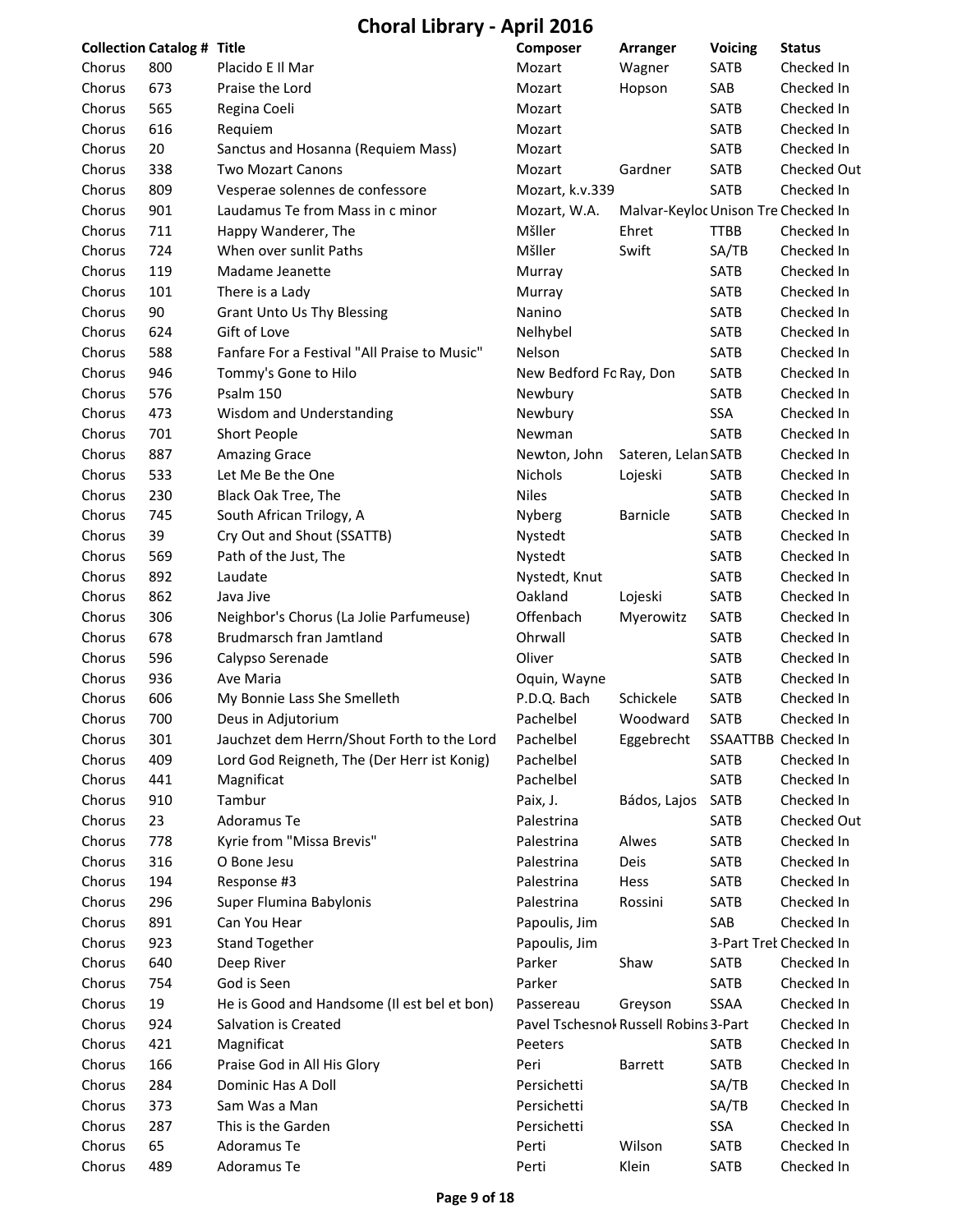|        | <b>Collection Catalog # Title</b> |                                            | Composer         | <b>Arranger</b>       | <b>Voicing</b> | <b>Status</b>         |
|--------|-----------------------------------|--------------------------------------------|------------------|-----------------------|----------------|-----------------------|
| Chorus | 157                               | Bound for the Promised Land                | Peters-Ehret     |                       | SATB           | Checked In            |
| Chorus | 769                               | Come to Me, My Love                        | Petker           |                       | SATB           | Checked In            |
| Chorus | 618                               | O Musica, Thou Noble Art                   | Peuerl           | Van Camp              | <b>SATB</b>    | Checked In            |
| Chorus | 395                               | Consecrate the Place and Day               | Pfautsch         |                       | <b>SATB</b>    | Checked In            |
| Chorus | 625                               | I Hear America Singing                     | Pfautsch         |                       | <b>SATB</b>    | Checked In            |
| Chorus | 256                               | I Thank you God                            | Pfautsch         |                       | SATB           | Checked In            |
| Chorus | 619                               | Laughing Song                              | Pfautsch         |                       | SSAA           | Checked In            |
| Chorus | 761                               | Musicks Empire                             | Pfautsch         |                       | SATB           | Checked In            |
| Chorus | 566                               | Reconciliation (w/solo trumpet)            | Pfautsch         |                       | <b>SATB</b>    | Checked In            |
| Chorus | 682                               | <b>Sing Praises</b>                        | Pfautsch         |                       | SATB           | Checked In            |
| Chorus | 185                               | Time Carol, A                              | Pfautsch         |                       | Unison         | Checked In            |
| Chorus | 598                               | Henry Was a Worthy King                    | Pinkham          |                       | SATB           | Checked In            |
| Chorus | 415                               | In the Beginning of Creation               | Pinkham          |                       | SATB           | Checked In            |
| Chorus | 513                               | In Youth is Pleasure                       | Pinkham          |                       | Unison         | Checked In            |
| Chorus | 794                               | Cantante Domino                            | Pitoni           | Greyson               | SAB            | Checked In            |
| Chorus | 819                               | Cantate Domino                             | Pitoni           | Greyson               | SATB           | Checked In            |
| Chorus | 125                               | When Good Men Sing                         | Plank            |                       | <b>TTBB</b>    | Checked In            |
| Chorus | 122                               | In the Still of the Night                  | Porter           | Hunter                | SATB           | Checked In            |
| Chorus | 667                               | Jubilant Song, A                           | Pote             |                       | SATB           | Checked In            |
| Chorus | 860                               | Make a Joyful Noise                        | Pote             |                       | SATB           | Checked In            |
| Chorus | 220                               | Psallite                                   | Praetorius       | Rikko                 | SATB           | Checked In            |
| Chorus | 558                               | Psallite                                   | Praetorius       | Greyson               | SATB           | Checked In            |
| Chorus | 719                               | Sing dem Herrn                             | Praetorius       | DePue                 |                | Mixed (2-5 Checked In |
| Chorus | 38                                | Rejoice in the Lord Always                 | Purcell          |                       | SATB           | Checked Out           |
| Chorus | 351                               | Sound the Trumpet                          | Purcell          | Erb                   | SA/TB          | Checked In            |
| Chorus | 339                               | <b>Trumpet Voluntary</b>                   | Purcell          | Pollock               | SATB           | Checked In            |
| Chorus | 385                               | Two Choruses Queen Mary's Birthdy Ode      | Purcell          | Malin, Don            | SATB           | Checked In            |
| Chorus | 947                               | Sound the Trumpet                          | Purcell, Henry   | Rentz, Earlene 3-Part |                | Checked In            |
| Chorus | 944                               | How Can I Keep from Singing?               | Quaker Hymn      | Walker, Gwyn SA(T)B   |                | Checked In            |
| Chorus | 468                               | Ave Maria                                  | Rachmaninoff     | Douglas               | SATB           | Checked In            |
| Chorus | 337                               | Song of Freedom                            | Rachmaninoff     | Gibb                  | <b>TTBB</b>    | Checked In            |
| Chorus | 937                               | Jai Ho!                                    | Rahman, A.R.     | Sperry, Ethan SATB    |                | Checked Out           |
| Chorus | 825                               | Ave Verum Corpus                           | Raminsh          |                       | SSAA           | Checked In            |
| Chorus | 357                               | Make a Joyful Sound                        | Ramsfield        |                       | <b>TTBB</b>    | Checked In            |
| Chorus | 844                               | <b>Birdsong</b>                            | Read             |                       | SS             | Checked In            |
| Chorus | 879                               | Old Joe Clark                              | Rentz            |                       | SAB            | Checked In            |
| Chorus | 827                               | Love Not Me For Comely Grace               | Rimington        |                       | SATB           | Checked In            |
| Chorus | 928                               | Welcome!                                   | Ritchie, Anthony |                       |                | SSAATTBB Checked In   |
| Chorus | 184                               | Do-Re-Mi                                   | Rodgers          |                       | <b>SATB</b>    | Checked In            |
| Chorus | 721                               | Do-Re-Mi                                   | Rodgers          | Warnick               | SA/TB          | Checked In            |
| Chorus | 864                               | Rodgers and Hammerstien on Broadway        | Rodgers          | MacHuff               | 2 part         | Checked In            |
| Chorus | 604                               | South Pacific (Choral Selections)          | Rodgers          | Warnick               | SATB           | Checked In            |
| Chorus | 529                               | Jubilate Deo                               | Roman            | Wolff                 | SATB           | Checked In            |
| Chorus | 154                               | I Have Decided to be an Old Maid           | Rowen-Simon      |                       | SSA            | Checked In            |
| Chorus | 865                               | Blow, Blow, Thou Winter Wind               | Rutter           |                       | SATB           | Checked In            |
| Chorus | 765                               | Candlelight Carol                          | Rutter           |                       | <b>SSAA</b>    | Checked In            |
| Chorus | 773                               | Folk-Songs for Choirs                      | Rutter           |                       | SATB           | Checked In            |
| Chorus | 709                               | For the Beauty of the Earth                | Rutter           |                       | SA/TB          | Checked In            |
| Chorus | 694                               | Let's Begin Again                          | Rutter           |                       | SATB           | Checked In            |
| Chorus | 866                               | Lord of the Dance                          | Rutter           |                       | SATB           | Checked In            |
| Chorus | 689                               | Soldier Boy                                | Rutter           |                       | SATB           | Checked In            |
| Chorus | 688                               | Three American Lyrics - "Fiddler Man"      | Rutter           |                       | SATB           | Checked In            |
| Chorus | 289                               | See That Babe in the Lowly Manger          | Ryder            |                       | <b>TTBB</b>    | Checked In            |
| Chorus | 280                               | Praise Ye the Lord of Hosts (Xmas Orator.) | Saint-Sa'ns      |                       | SATB           | Checked In            |
| Chorus | 57                                | Praise to God! Alleluia                    | Saint-Saens      | Barker                | SATB           | Checked In            |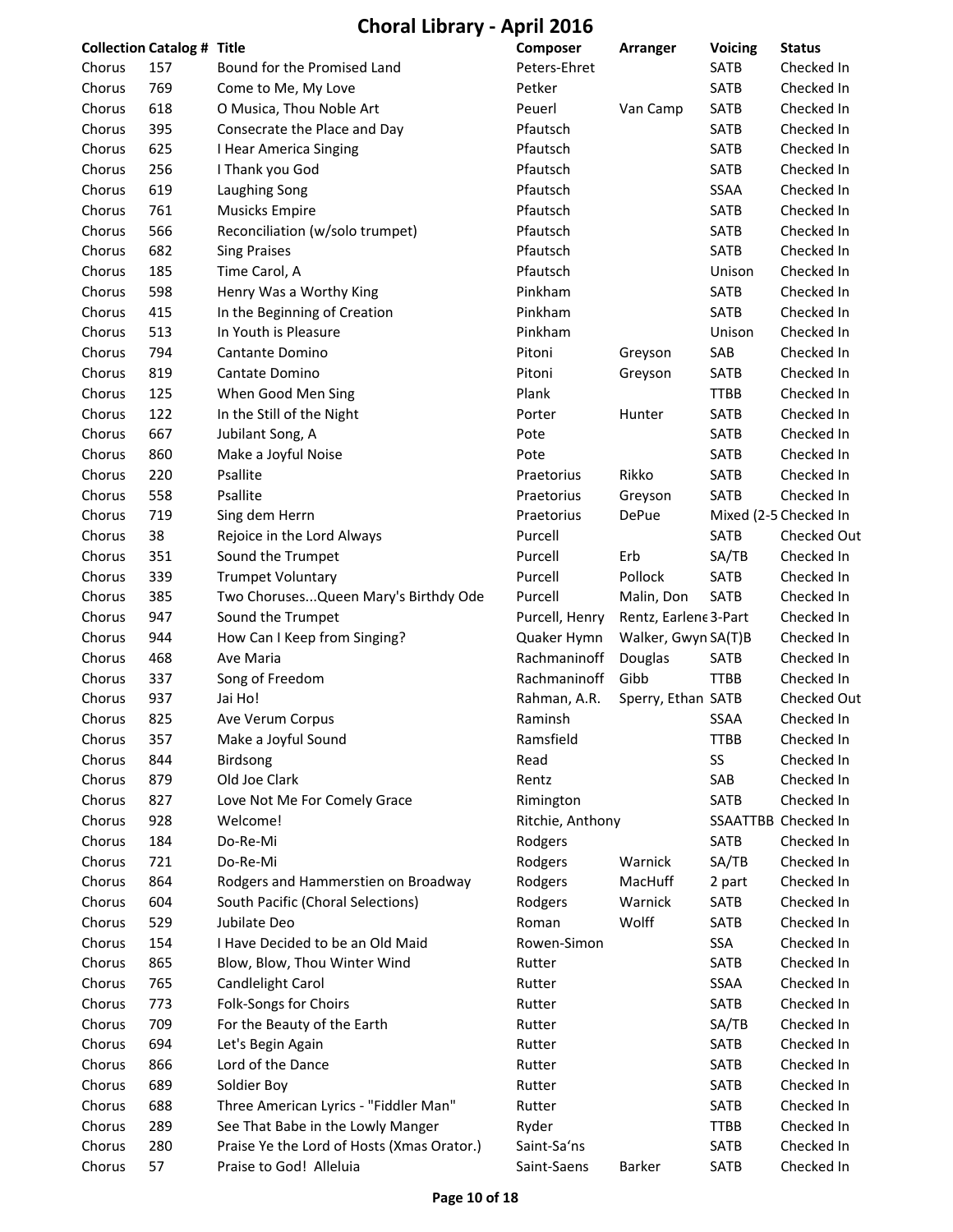|                  | <b>Collection Catalog # Title</b> |                                            | Composer                     | Arranger             | Voicing     | <b>Status</b>            |
|------------------|-----------------------------------|--------------------------------------------|------------------------------|----------------------|-------------|--------------------------|
| Chorus           | 162                               | Praise Ye the Lord                         | Saint-Saens                  | Ehret                | SAB         | Checked In               |
| Chorus           | $\mathbf{1}$                      | <b>Exultate Deo</b>                        | Scarlatti                    | Funk                 | SATB        | Checked In               |
| Chorus           | 587                               | Dance, The (Der Tanz)                      | Schubert                     | Greyson              | <b>SATB</b> | Checked In               |
| Chorus           | 622                               | Kyrie Eleison (Mass in Eb)                 | Schubert                     | Pfautsch             | <b>SATB</b> | Checked In               |
| Chorus           | 456                               | Life's Joy (Lebenslust)                    | Schubert                     | Richter              | SATB        | Checked In               |
| Chorus           | 307                               | Mass in G                                  | Schubert                     | Parker-Shaw          | <b>SATB</b> | Checked In               |
| Chorus           | 660                               | Sanctus (German Mass in F)                 | Schubert                     | Weck                 | SAB         | Checked In               |
| Chorus           | 260                               | Two and Three Part Choruses                | Schubert                     |                      | SSA         | Checked Out              |
| Chorus           | 268                               | Chestnut Tree, The                         | Schumann                     | Aschenbrenne SSA     |             | Checked In               |
| Chorus           | 650                               | Wenn Ich ein Voglein War                   | Schumann                     | Hall                 | SATB        | Checked In               |
| Chorus           | 463                               | Zigeunerleben (Gypsy Life)                 | Schumann, R.                 |                      | SATB        | Checked In               |
| Chorus           | 63                                | Glory Be to the Father                     | Schutz                       | Funk                 | SATB        | Checked In               |
| Chorus           | 83                                | O All Ye Nations                           | Schutz                       |                      | SATB        | Checked In               |
| Chorus           | 614                               | Sing a New Song                            | Schutz                       | Jennings             | SATB        | Checked In               |
| Chorus           | 461                               | Day by Day [Godspell]                      | Schwartz                     | Hayward              | SATB        | Checked In               |
| Chorus           | 654                               | Annie Laurie                               | Scott                        | Frackenpohl          | SATB        | Checked In               |
| Chorus           | 950                               | Tommy's Gone Ilo                           | Sea Chantey                  | Deguire, Willi: SATB |             | Checked In               |
| Chorus           | 290                               | Three Hungarian Folk Songs                 | Seiber                       |                      | SATB        | Checked In               |
| Chorus           | 787                               | O Waly, Waly                               | Sharp                        | Phillips             | SSA         | Checked In               |
| Chorus           | 703                               | Kyrie for Our Time                         | Shaw                         |                      | SAB         | Checked In               |
| Chorus           | 310                               | Rain Song                                  | Shur                         |                      | SSA         | Checked In               |
| Chorus           | 311                               | Three Miniatures for Morning               | Shur                         |                      | SSA         | Checked In               |
| Chorus           | 204                               | Onward, Ye Peoples                         | Sibelius                     | Lefebvre             | SATB        | Checked In               |
| Chorus           | 714                               | Good News!                                 | Simms                        |                      | SSA         | Checked In               |
| Chorus           | 672                               | <b>Bridge Over Troubled Water</b>          | Simon                        | Sechler              | SAB         | Checked In               |
| Chorus           | 763                               | <b>Bridge Over Troubled Water</b>          | Simon                        | Shaw                 | SATB        | Checked In               |
| Chorus           | 186                               | El Condor Pasa                             | Simon                        | Milchberg, Re SSA    |             | Checked In               |
| Chorus           | 453                               | Feed My Lambs                              | Sleeth                       |                      | Unison      | Checked In               |
| Chorus           | 524                               | Joy in the Morning                         | Sleeth                       |                      | SATB        | Checked In               |
| Chorus           | 438                               | Spread Joy                                 | Sleeth                       |                      | SSA         | Checked In               |
| Chorus           | 932                               | <b>Total Praise</b>                        | Smallwood, Rich Rao, Doreen  |                      | SATB        | Checked In               |
| Chorus           | 759                               | N'Kosi Sikelel'i                           | Sontonga                     | Page                 | SA/TB       | Checked In               |
| Chorus           | 876                               | American Folk Rhapsody                     | Spevacek                     |                      | SATB        | Checked In               |
| Chorus           | 704                               | Slow Me Down, Lord                         | Spevacek                     |                      | <b>SATB</b> | Checked In               |
| Chorus           | 677                               | Flow Gently Sweet After                    | Spilman                      | Cunkle               | SA/TB       | Checked In               |
| Chorus           | 805                               | Death is Gonna Lay His Icy Cold Hands      | Spiritual                    | Thomas               | SATB        | Checked In               |
|                  | 810                               | I'm Going to Sing                          |                              | Shaw                 | SATB        | Missing/Lost             |
| Chorus<br>Chorus | 945                               | Wade in the Water                          | Spiritual<br>Spiritual       | Luboff, Norm: SATB   |             | Checked In               |
|                  |                                   |                                            |                              |                      |             |                          |
| Chorus           | 861                               | Life is a Celebration from "Fame"          | Springfield<br><b>Steffe</b> | Lojeski<br>Wihousky  | SAB         | Checked In<br>Checked In |
| Chorus           | 812                               | Battle Hymn of the Republic (SSAATTBB)     |                              |                      | SATB        |                          |
| Chorus           | 399                               | <b>Campion Suite</b>                       | Stevens                      |                      | SATB        | Checked In               |
| Chorus           | 783                               | Weep O Mine Eyes[SSATB]                    | <b>Stevens</b>               |                      | SATB        | Checked In               |
| Chorus           | 824                               | Shut de Do                                 | Stonehill                    | Hayes                | SATB        | Missing/Lost             |
| Chorus           | 30                                | While Hearts are Singing                   | <b>Strauss</b>               | Ades                 | SATB        | Checked In               |
| Chorus           | 308                               | Symphony of Psalms                         | Stravinsky                   |                      | SATB        | Checked In               |
| Chorus           | 811                               | Take the "A" Train                         | Strayhorn                    | Shaw                 | SATB        | Missing/Lost             |
| Chorus           | 846                               | Lux Aeterna                                | Stroope                      |                      | SSA         | Checked In               |
| Chorus           | 871                               | The Pasture                                | Stroope                      |                      | SATB        | Checked In               |
| Chorus           | 875                               | Tournez, Tournez                           | Stroope                      |                      | <b>SATB</b> | Checked In               |
| Chorus           | 402                               | Come, Praise Him (Venite Exultemus Domino) | Sweelinck                    |                      | SATB        | Checked In               |
| Chorus           | 451                               | Psalm 96                                   | Sweelinck                    | <b>Boepple</b>       | SATB        | Checked In               |
| Chorus           | 281                               | If Ye Love Me                              | <b>Tallis</b>                |                      | SATB        | Checked In               |
| Chorus           | 370                               | In Manus Tuas Domine                       | <b>Tallis</b>                | Christianson         | SATB        | Checked In               |
| Chorus           | 613                               | O Lord, Give Thy Holy Spirit               | <b>Tallis</b>                | Simkins              | SATB        | Checked In               |
| Chorus           | 218                               | Gloria in Escelsis Deo                     | Thiman                       |                      | Unison      | Checked In               |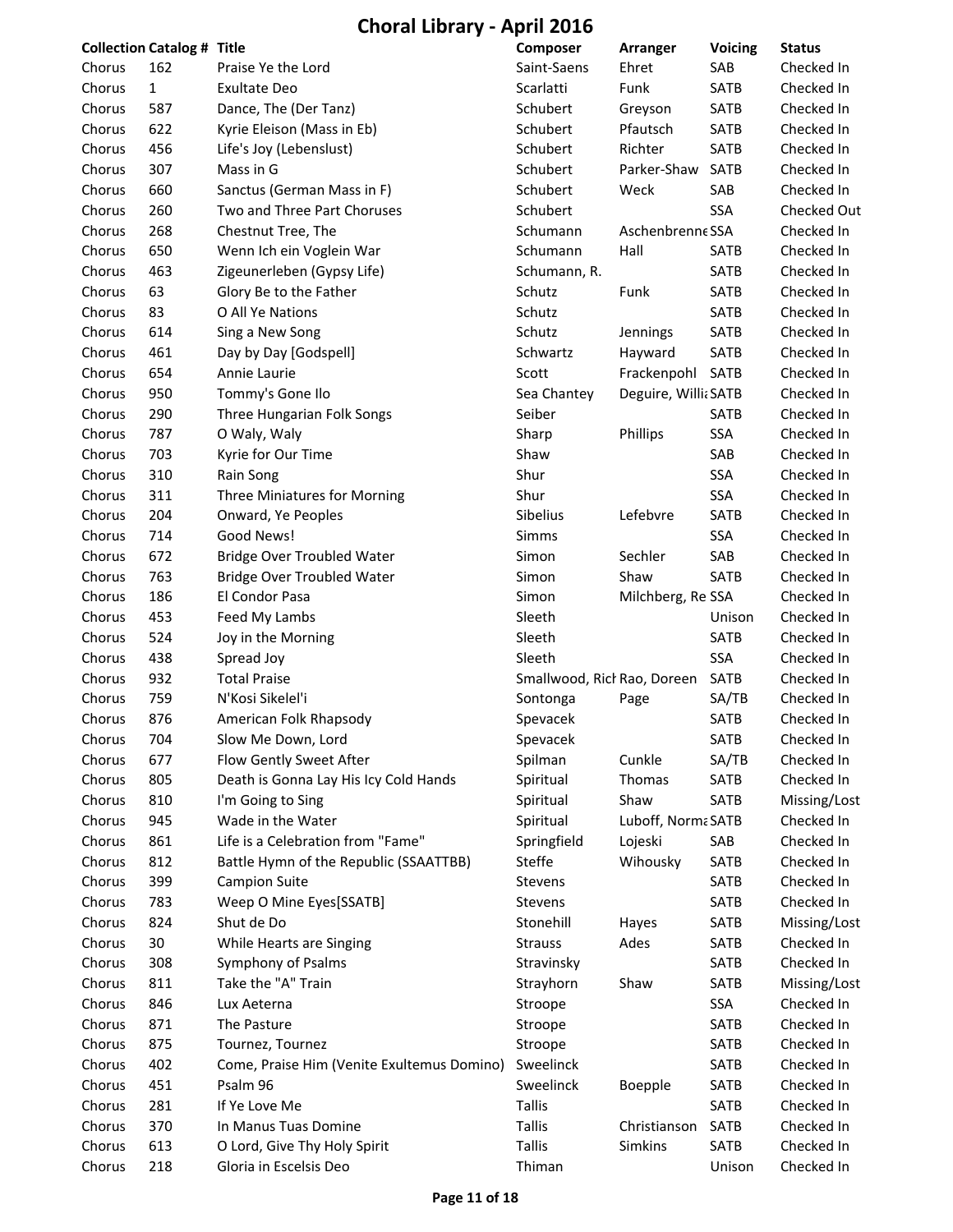|        | <b>Collection Catalog # Title</b> |                                                           | Composer                                               | Arranger                             | <b>Voicing</b> | <b>Status</b>       |
|--------|-----------------------------------|-----------------------------------------------------------|--------------------------------------------------------|--------------------------------------|----------------|---------------------|
| Chorus | 790                               | Path To The Moon                                          | Thiman                                                 |                                      | Unison         | Checked In          |
| Chorus | 326                               | Choose Something Like a Star                              | Thompson                                               |                                      | SATB           | Checked Out         |
| Chorus | 18                                | Last Words of David, The                                  | Thompson                                               |                                      | <b>SATB</b>    | Checked In          |
| Chorus | 53                                | Woe Unto Them                                             | Thompson                                               |                                      | SATB           | Checked In          |
| Chorus | 938                               | Have Ye Not Known? - Ye Shall Have a Song                 | Thompson, Randall                                      |                                      |                | SSAATTBB Checked In |
| Chorus | 95                                | De Profundis                                              | Thomson                                                |                                      | <b>SATB</b>    | Checked In          |
| Chorus | 941                               | Earth Song                                                | Ticheli, Frank                                         |                                      | <b>SATB</b>    | Checked In          |
| Chorus | 828                               | The Storm is Passing Over                                 | Tindly                                                 | Baker                                | SSA            | Checked In          |
| Chorus | 25                                | Hear Thou Our Prayer, O Lord                              | Tkach, Peter D.                                        |                                      | <b>SATB</b>    | Checked In          |
| Chorus | 372                               | Geographical Fugue (speaking chorus)                      | Toch                                                   |                                      | <b>SATB</b>    | Checked In          |
| Chorus | 823                               | Hark, I Hear the Harp's Eternal                           | Trad.                                                  | Parker                               | <b>SATB</b>    | Checked In          |
| Chorus | 813                               | Drill Ye Tarriers, Drill                                  | Tradit.                                                | Bennett                              | SAB            | Missing/Lost        |
| Chorus | 817                               | Drill Ye Tarriers, Drill                                  | Tradit.                                                | Bennet                               | SA/TB          | Checked In          |
| Chorus | 816                               | The Cat Came Back                                         | Tradit.                                                | White                                | SA/TB          | Checked In          |
| Chorus | 815                               | Weevily Wheat                                             | Tradit.                                                | Krunnfusz                            | SA/TB          | Checked In          |
| Chorus | 939                               | Climbin' Up The Mountain, Children!                       | Traditional                                            | Dilworth, Roll 3-Part Mix Checked In |                |                     |
| Chorus | 902                               | Hey Ho, Nobody's Home                                     | Traditional                                            | Gilpin, Greg                         | <b>TTB</b>     | Checked In          |
| Chorus | 207                               | Illinois                                                  | Traditional                                            |                                      | SATB           | Missing/Lost        |
| Chorus | 931                               | Hush! Somebody's Callin' My Name                          | Traditional Spiri Dennard, Braz SAB                    |                                      |                | Checked In          |
| Chorus | 927                               | I Opened My Mouth to the Lord                             | Traditional Spiri Wise, Raymor SATB                    |                                      |                | Checked In          |
| Chorus | 943                               | Shine on Me                                               | Traditional Spiri Dilworth, Roll SSA                   |                                      |                | Checked In          |
| Chorus | 940                               | Route 66                                                  | Troup, Bobby                                           | Shaw, Kirby                          | SAB            | Checked In          |
| Chorus | 175                               | O Praise the Name of the Lord                             | Tschaikowsky                                           | Douglas                              | SATB           | Checked In          |
| Chorus | 67                                | Let Thy Holy Presence (SSATTBB)                           | Tschesnokoff                                           | Cain                                 | SATB           | Checked In          |
| Chorus | 715                               | May thy Holy Spirit                                       | Tschesnokoff                                           |                                      | SATB           | Checked In          |
| Chorus | 852                               | Evenin' Time                                              | Tucker                                                 | Tam                                  | SATB           | Checked In          |
| Chorus | 737                               | Yonder Come Day                                           | Tucker                                                 |                                      | 3-Part         | Checked In          |
| Chorus | 365                               | Oh Come, Ye Servants of the Lord                          | Tye                                                    | Greyson                              | <b>TTBB</b>    | Checked In          |
| Chorus | 366                               | Sing to the Lord                                          | Tye                                                    | <b>Davies</b>                        | SATB           | Checked In          |
| Chorus | 929                               | Dide ta Deo                                               | Uzee Brown, Jr.                                        |                                      | <b>SATB</b>    | Checked In          |
| Chorus | 659                               | Turtle Dove, The                                          | V. Williams                                            | Jacobson                             | SAB            | Checked In          |
| Chorus | 375                               | Sweet Day                                                 | Vaughan Williams                                       |                                      | SATB           | Missing/Lost        |
| Chorus | 578                               | Sing Me a Song (Fa Una Canzona)                           | Vecchi                                                 | Harris                               | SSAA           | Checked In          |
| Chorus | 801                               | Come, Now Let Us Be Joyful                                | Vecchi-Greyson                                         |                                      | SSA            | Checked In          |
| Chorus | 432                               | Fa Una Canzona                                            | Vechi                                                  | Parker-Shaw                          | SATB           | Checked In          |
| Chorus | 305                               | Sing Ye Righteous (Exultate, Justi)                       | Viadana                                                | Sateren                              | SATB           | Checked In          |
| Chorus | 263                               | Ave Maria                                                 | Victoria                                               | Hufstader                            | SATB           | Checked In          |
| Chorus | 394                               | Ave Maria                                                 | Victoria                                               | Krone                                | SATB           | Checked In          |
| Chorus | 17                                | Judas, Mercator Pessimus                                  | Victoria                                               |                                      | <b>SATB</b>    | Checked In          |
| Chorus | 435                               | Lord in Thee Have I Trusted                               | Victoria                                               | Klein                                | SATB           | Checked In          |
| Chorus | 212                               | Hosanna to the Son of David                               | Vittoria                                               | Wolff                                | SATB           | Checked In          |
| Chorus | 6                                 | O Magnum Mysterium                                        | Vittoria                                               | Williamson                           | SATB           | Checked In          |
| Chorus | 43                                | O Magnum Mysterium                                        | Vittoria                                               | Clough-Leight SATB                   |                | Checked In          |
| Chorus | 232                               | O Vos Omnes                                               | Vittoria                                               | Clough-Leight SATB                   |                | Checked Out         |
| Chorus | 215                               | Domini Filii Unigente                                     | Vivaldi                                                | Martens                              | SATB           | Checked In          |
| Chorus | 643                               | Give Praise Unto the Lord                                 | Vivaldi                                                | Graumann                             | SATB           | Checked In          |
| Chorus | 302                               | Gloria                                                    | Vivaldi                                                | Martens                              | SATB           | Checked In          |
| Chorus | 303                               | Gloria                                                    | Vivaldi                                                | Casella-Zanon SATB                   |                | Checked In          |
| Chorus | 213                               | Gloria in Excelsis                                        | Vivaldi                                                | Martens                              | SATB           | Checked In          |
| Chorus | 507                               | Gloria Patri (Glory to the father) from Beatus Vi Vivaldi |                                                        | McEwen                               | SATB           | Checked In          |
| Chorus | 508                               | In Memoria Aeterna (For the Righteous Shall Be Vivaldi    |                                                        | McEwen                               | SATB           | Checked In          |
| Chorus | 509                               | Paratum Cor Ejus (For His Heart is Fixed) from E Vivaldi  |                                                        | McEwen                               | <b>SATB</b>    | Checked In          |
| Chorus | 942                               | Gloria In Excelsis Deo from Gloria                        | Vivaldi, Antonio Porterfield, SI 3-Part Mix Checked In |                                      |                |                     |
| Chorus | 738                               | Blessed Are the Pure of Heart                             | Voullaire                                              | Kšpe                                 | SATB           | Checked In          |
| Chorus | 641                               | <b>Holiday Song</b>                                       | W. Schumann                                            |                                      | SATB           | Checked In          |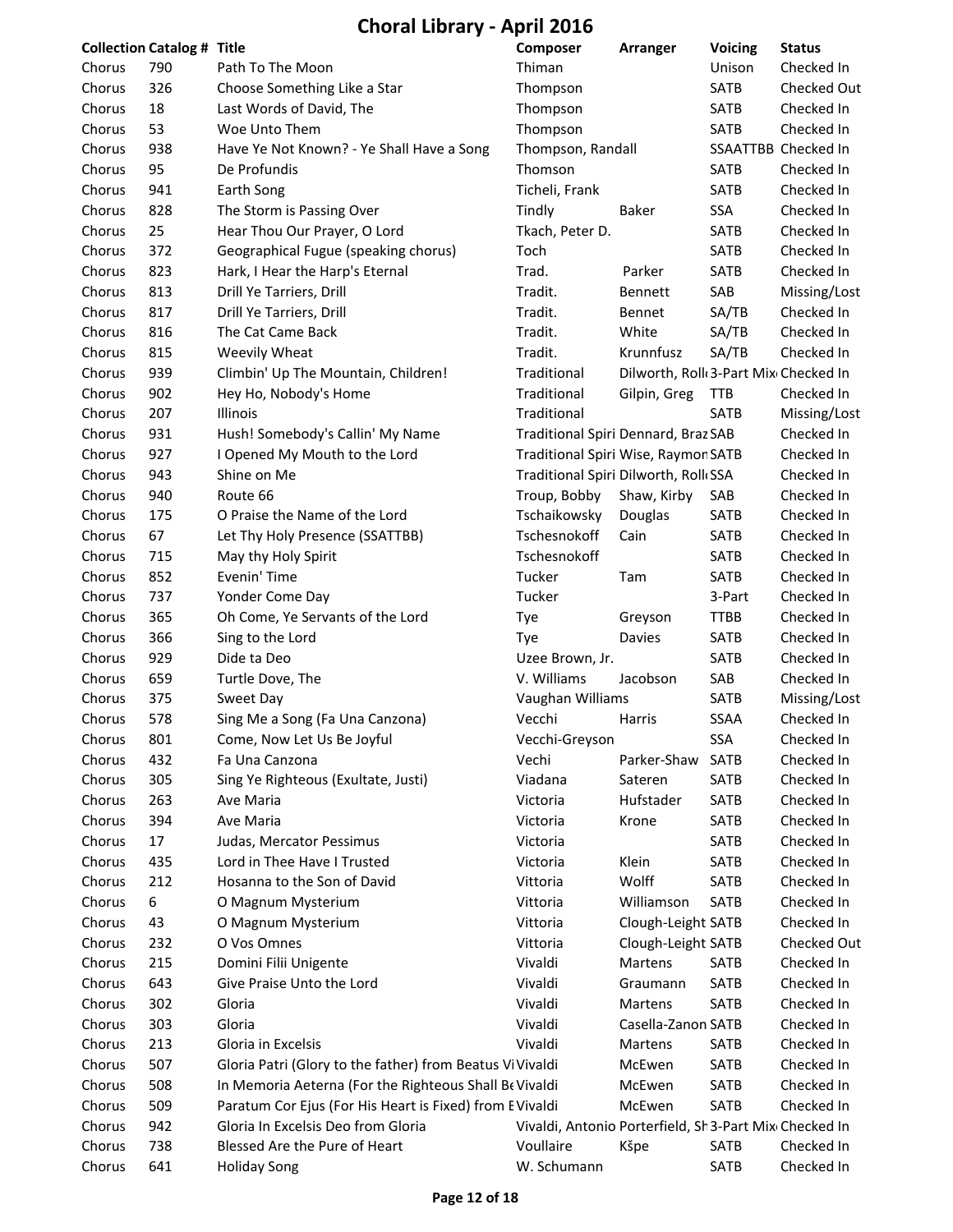|        | <b>Collection Catalog # Title</b> |                                    | Composer                                             | Arranger                           | <b>Voicing</b> | <b>Status</b> |
|--------|-----------------------------------|------------------------------------|------------------------------------------------------|------------------------------------|----------------|---------------|
| Chorus | 14                                | Awake (Die Meistersinger)          | Wagner                                               |                                    | SATB           | Checked In    |
| Chorus | 164                               | Pilgrim's Chorus (TannhaŸser)      | Wagner                                               | Aliferis                           | SATB           | Checked In    |
| Chorus | 707                               | Red, Red Rose, A                   | Wagner                                               |                                    | SSA            | Checked In    |
| Chorus | 696                               | When Soft Winds Blow               | Wagner                                               |                                    | SSA            | Checked In    |
| Chorus | 886                               | With One Song                      | Wagner                                               |                                    | SATB           | Checked In    |
| Chorus | 718                               | Wonderful Noise, A                 | Wagner                                               |                                    | SATB           | Checked In    |
| Chorus | 904                               | America the Beautiful              | Ward, Samuel A Bertaux, Betty Unison or : Checked In |                                    |                |               |
| Chorus | 133                               | Mary's Lullaby to the Infant King  | Warner                                               |                                    | SAB            | Checked In    |
| Chorus | 893                               | I Have Been Anointed               | Warner, Steven C.                                    |                                    | SATB           | Checked In    |
| Chorus | 48                                | God of Our Fathers                 | Warren                                               | Gearhart                           | SATB           | Checked In    |
| Chorus | 612                               | Now Welcome Summer                 | Washburn                                             |                                    | SATB           | Checked In    |
| Chorus | 197                               | Cats                               | Webber                                               | Lojeski                            | SSA            | Checked In    |
| Chorus | 417                               | I Don't Know How to Love Him       | Webber                                               | Slater                             | SATB           | Checked In    |
| Chorus | 433                               | Tomorrow is the Marriage Day       | Weelkes                                              | Richardson                         | <b>SSA</b>     | Checked In    |
| Chorus | 183                               | Can You Read My Mind               | Williams                                             | Averre                             | <b>SSA</b>     | Checked In    |
| Chorus | 919                               | Double Trouble                     | Williams, John                                       | Chinn, Teena 3-Part Mix Checked In |                |               |
| Chorus | 832                               | The Forest                         | WilliamsMartin                                       |                                    | SATB           | Checked In    |
| Chorus | 253                               | Hymn for Mankind                   | Wills                                                | Ades                               | SATB           | Checked In    |
| Chorus | 34                                | Pick-a-little, Talk-a-little       | Willson                                              | Warnick                            | SATB           | Checked In    |
| Chorus | 752                               | Let's Build A City                 | Winfrey                                              |                                    | <b>SATB</b>    | Checked In    |
| Chorus | 426                               | My Cherie Amour                    | Wonder                                               | Kjelson & Mul SATB                 |                | Checked In    |
| Chorus | 525                               | O Praise Ye the Lord               | Wood                                                 |                                    | SATB           | Checked In    |
| Chorus | 845                               | Run Children Run                   | Yell                                                 | Hatfield                           | SATB           | Checked In    |
| Chorus | 428                               | Now Sing We Joyfully Unto God      | Young                                                |                                    | SATB           | Checked In    |
| Chorus | 477                               | When I Fall in Love                | Young                                                |                                    | SSA            | Missing/Lost  |
| Chorus | 252                               | Go Not Far From Me                 | Zingarelli                                           | Carlson                            | SATB           | Checked In    |
| Chorus | 531                               | Ain'A That Good News               |                                                      | Dawson                             | SATB           | Checked In    |
| Chorus | 466                               | All My Trials                      |                                                      | Luboff                             | <b>SATB</b>    | Checked In    |
| Chorus | 562                               | <b>Amazing Grace</b>               |                                                      | Coates                             | SATB           | Checked In    |
| Chorus | 656                               | America the Beautiful              |                                                      | Prentice                           | SATB           | Checked In    |
| Chorus | 73                                | Ash Grove, The                     |                                                      | Marryott                           | SATB           | Checked In    |
| Chorus | 481                               | Aura Lee                           |                                                      | Hall                               | SATB           | Checked In    |
| Chorus | 478                               | Barbara Allen                      |                                                      | Kunz                               | <b>SSA</b>     | Checked In    |
| Chorus | 705                               | Barbara Allen                      |                                                      | Spevacek                           | SAB            | Checked In    |
| Chorus | 883                               | Battle Hymn of the Republic        |                                                      | Baroni                             | SATB           | Checked In    |
| Chorus | 319                               | Beautiful Savior (Crusader's Hymn) |                                                      | <b>Butler</b>                      | <b>TTBB</b>    | Checked In    |
| Chorus | 16                                | Blow the Wind Southerly            |                                                      | Graves                             | SATB           | Checked In    |
| Chorus | 163                               | Blue Tail Fly, The                 |                                                      | Ryg                                | SATB           | Checked In    |
| Chorus | 413                               | Brother James' Air                 |                                                      | Jacob                              | SSA            | Missing/Lost  |
| Chorus | 681                               | <b>Buffalo Gals</b>                |                                                      | Parker                             | SATB           | Checked In    |
| Chorus | 764                               | Ca' The Yowes                      |                                                      | Goetze                             | SA/TB          | Checked In    |
| Chorus | 91                                | Caleno Custureme                   |                                                      | Robertson                          | SATB           | Checked In    |
| Chorus | 695                               | Capital Ship, A                    |                                                      | Richardson                         | <b>TTBB</b>    | Checked In    |
| Chorus | 485                               | Child of God, A                    |                                                      | Terri                              | SATB           | Checked In    |
| Chorus | 767                               | Ching-A-Ring Chaw                  |                                                      | Copland                            | Unison         | Checked In    |
| Chorus | 739                               | Cindy                              |                                                      | Wilberg                            | SATB           | Checked In    |
| Chorus | 414                               | Climbin' up the Mountain           |                                                      | Smith                              | SATB           | Checked In    |
| Chorus | 442                               | Climbin' Up the Mountain           |                                                      | Smith                              | TTBB           | Checked In    |
| Chorus | 177                               | Cohors Generosa                    |                                                      | Kodaly                             | SAB            | Checked In    |
| Chorus | 735                               | Colorado Trail, The                |                                                      | Lyle                               | SATB           | Checked In    |
| Chorus | 283                               | Come All You Fair & Tender Ladies  |                                                      | Ehret                              | SSA            | Checked In    |
| Chorus | 363                               | De Animals a Comin'                |                                                      | Bartholomew TTBB                   |                | Checked In    |
| Chorus | 24                                | Death of Nathan Hale, The          |                                                      | Parker-Shaw SATB                   |                | Checked Out   |
| Chorus | 708                               | Didn't My Lord Deliver Daniel?     |                                                      | Hunter                             | SATB           | Checked In    |
| Chorus | 340                               | Down by the Riverside              |                                                      | Gardner                            | SATB           | Checked In    |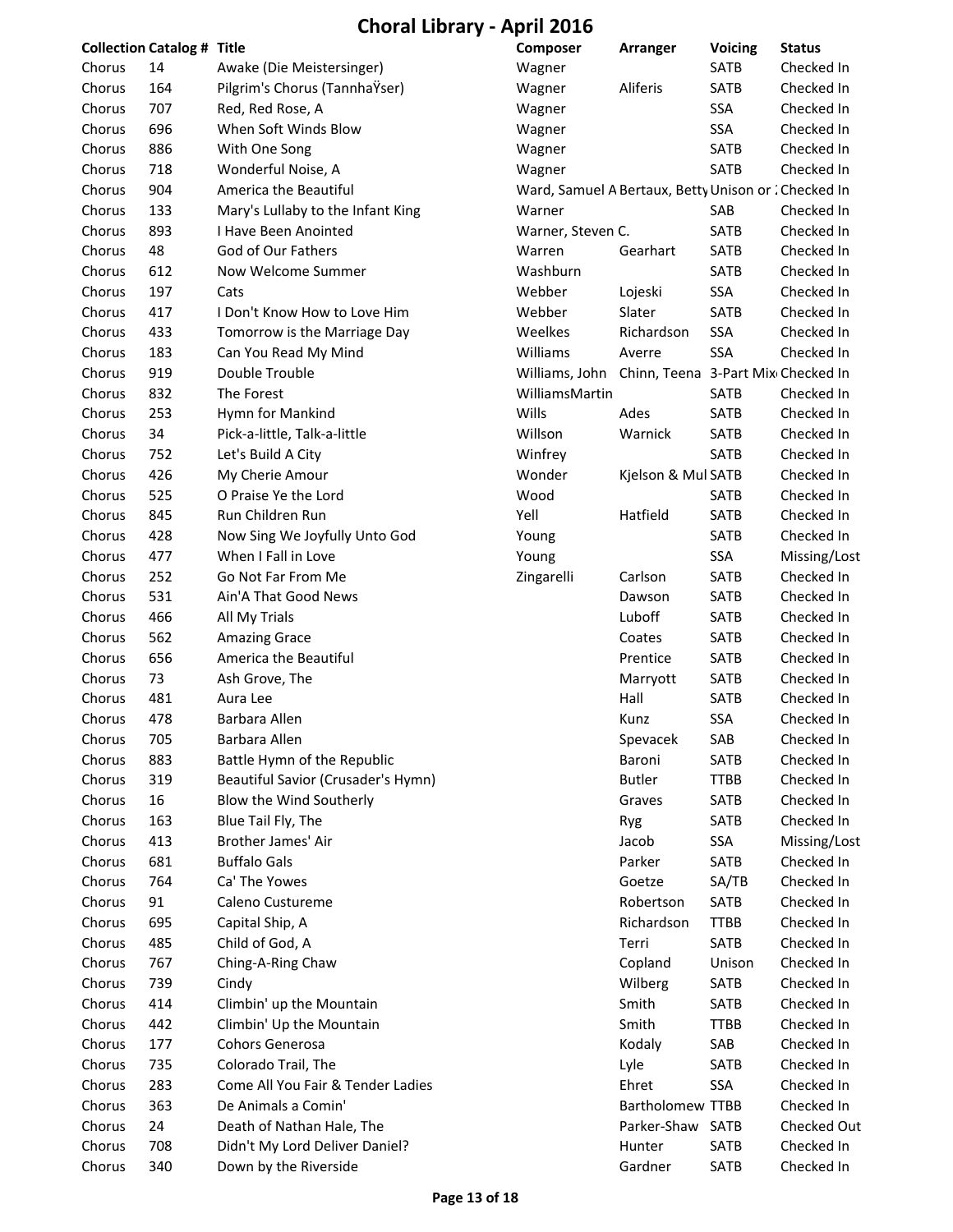|        | <b>Collection Catalog # Title</b> |                                                   | Composer | Arranger           | <b>Voicing</b> | <b>Status</b> |
|--------|-----------------------------------|---------------------------------------------------|----------|--------------------|----------------|---------------|
| Chorus | 26                                | Down By the Sally Gardens                         |          | Donovan            | SSA            | Checked In    |
| Chorus | 514                               | Down in the Valley                                |          | Mead               | <b>TTBB</b>    | Checked In    |
| Chorus | 877                               | Down to the River to Pray                         |          | Curry              | SAB            | Checked In    |
| Chorus | 792                               | Drunken Sailor                                    |          | <b>Bertaux</b>     | SSSAA          | Checked In    |
| Chorus | 515                               | Dundai                                            |          | Garfinkle          | SATB           | Checked In    |
| Chorus | 81                                | Eriskay Love Lilt, An                             |          | Robertson          | <b>SATB</b>    | Checked In    |
| Chorus | 64                                | Every Time I Feel the Spirit                      |          | Dawson             | <b>SATB</b>    | Checked Out   |
| Chorus | 730                               | Ev'ry Time I Feel the Spirit                      |          | Shaw               | SSA            | Checked In    |
| Chorus | 227                               | <b>Ezekiel Saw De Wheel</b>                       |          | Dawson             | SATB           | Checked In    |
| Chorus | 687                               | Ezekiel Saw the wheel                             |          | Martin             | SAB            | Checked In    |
| Chorus | 127                               | Farewell, My Love                                 |          | Hirt               | SATB           | Checked In    |
| Chorus | 202                               | Farmer's Daughter, The                            |          | Williams           | <b>SATB</b>    | Checked In    |
| Chorus | 884                               | Follow the Drinking Gourd                         |          | Horman             | SAB            | Checked In    |
| Chorus | 915                               | Follow the Drinking Gourd                         |          | Horman, John SAB   |                | Checked In    |
| Chorus | 314                               | Gaudeamus                                         |          | Bartholomew TTBB   |                | Checked In    |
| Chorus | 882                               | Go Down Moses                                     |          | Shaw               | SAB            | Checked In    |
| Chorus | 393                               | God's Gonna Buil' Up Zion's Wall                  |          | Hairston           | <b>SATB</b>    | Checked Out   |
| Chorus | 135                               | Goin' to Boston                                   |          | Davis              | SAB            | Checked In    |
| Chorus | 156                               | Goin' to Boston                                   |          | Davis              | SSA            | Checked In    |
| Chorus | 680                               | Goin' to Boston                                   |          | Parker             | <b>SATB</b>    | Checked In    |
| Chorus | 439                               | Hava Nagila                                       |          | Beckhard           | SATB           | Checked In    |
| Chorus | 265                               | He's Gone Away (SSAATBB)                          |          | Hall               | SATB           | Checked In    |
| Chorus | 210                               | Holy Day Holly Carol                              |          | Lefebre            | SSA            | Checked In    |
| Chorus | 334                               | I Know Where I'm Goin'                            |          | Zaninelli          | SSA            | Checked In    |
| Chorus | 231                               | I Won't Kiss Katy (SSAATTBB)                      |          | Smith-Aschen SATB  |                | Checked In    |
| Chorus | 774                               | I'm Goin' to Sing                                 |          | Shaw-Parker SATB   |                | Checked In    |
| Chorus | 41                                | In-a-that Great-Gittin' Up Mo' nin'               |          | Foltz              | <b>SATB</b>    | Checked In    |
| Chorus | 896                               | It Don't Mean A Thing: Best of Duke Ellington     |          | Shaw, Kirby        | SAB            | Checked In    |
| Chorus | 170                               | I've Been Working on the Railroad                 |          | Large              | SATB           | Checked In    |
| Chorus | 798                               | J'entends Le Moulin                               |          | Patriquin          | SATB           | Checked Out   |
| Chorus | 579                               | Johnny, I Hardly Knew Ye                          |          | Parker             | SATB           | Checked In    |
| Chorus | 327                               | Ju Me Leve un Bel Maitin (In the Morning I Arose) |          | Goodale            | SATB           | Checked In    |
| Chorus | 776                               | Keep Your Lamps                                   |          | Thomas             | SATB           | Checked In    |
| Chorus | 777                               | Kerry Dance, The                                  |          | Penhorwood SATB    |                | Checked In    |
| Chorus | 324                               | Kissin's No Sin                                   |          | DeCormier          | SATB           | Checked In    |
| Chorus | 3                                 | Kum Ba Yah                                        |          | Gardner            | SSA            | Checked In    |
| Chorus | 187                               | Kum Bacher Atzel                                  |          | Luboff             | SATB           | Checked In    |
| Chorus | 530                               | Kum Bah Yah                                       |          | Lojeski            | SATB           | Checked In    |
| Chorus | 784                               | La Paloma se Fue                                  |          | Jimenez            | SA/TB          | Checked In    |
| Chorus | 129                               | Lark in the Morn, The                             |          | Thompson           | SATB           | Checked In    |
| Chorus | 5                                 | Let All Mortal Flesh Keep Silence                 |          | Holst              | SATB           | Checked In    |
| Chorus | 222                               | Let All Things Now Living                         |          | Bement             | SSA            | Checked In    |
| Chorus | 27                                | Lift Up Your Heads                                |          | Anderson           | SATB           | Checked In    |
| Chorus | 522                               | Li'l Liza Jane                                    |          | Hunter-Shaw TTBB   |                | Checked In    |
| Chorus | 909                               | Loch Lomond                                       |          | Quick, Jonath SATB |                | Checked In    |
| Chorus | 12                                | Lonesome Valley                                   |          | Lynn               | SATB           | Checked In    |
| Chorus | 188                               | Lullaby of the Shepherds (SSATTBB)                |          | Luvaas             | SATB           | Checked In    |
| Chorus | 368                               | Maid of Amsterdam                                 |          | Geller             | <b>TTBB</b>    | Checked In    |
| Chorus | 79                                | May Day Carol                                     |          | Taylor             | SATB           | Checked In    |
| Chorus | 728                               | May Day Carol                                     |          | Taylor             | SA/TB          | Checked In    |
| Chorus | 698                               | Morning Trumpet, The                              |          | Richardson         | TTBB           | Checked In    |
| Chorus | 479                               | Movin'                                            |          | Rodby              | SATB           | Checked In    |
| Chorus | 44                                | My Lord, What a Mornin'                           |          | Morgan             | <b>TTBB</b>    | Checked In    |
| Chorus | 106                               | My Soul's Gonna Rise Again                        |          | Touchette          | TTBB           | Checked In    |
| Chorus | 885                               | Niska Banja                                       |          | Page               | SAAB           | Checked In    |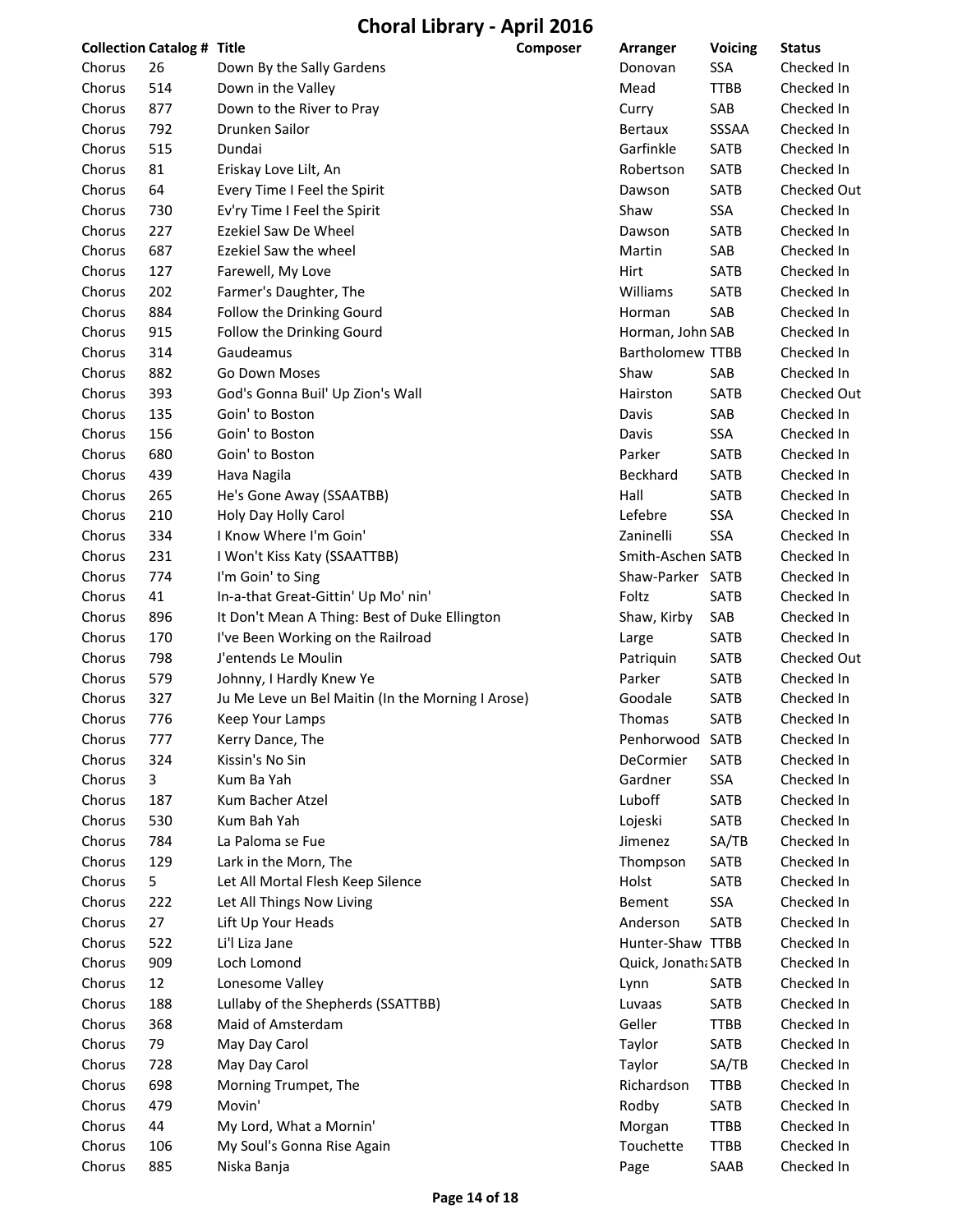| <b>Collection Catalog # Title</b> |     |                                              | <b>Composer</b> | Arranger                            | <b>Voicing</b> | <b>Status</b>            |
|-----------------------------------|-----|----------------------------------------------|-----------------|-------------------------------------|----------------|--------------------------|
| Chorus                            | 328 | Now Let Me Fly                               |                 | Kinsman                             | SATB           | Checked In               |
| Chorus                            | 130 | O Can Ye Sew Cushions?                       |                 | Henderson                           | <b>SATB</b>    | Checked In               |
| Chorus                            | 150 | O Magnify the Lord With Me                   |                 | Lynn                                | SATB           | Checked In               |
| Chorus                            | 917 | O Sapo                                       |                 | Hatfield, Stepl SSATB               |                | Checked In               |
| Chorus                            | 217 | O Waly, Waly                                 |                 | Fleming                             | <b>SSA</b>     | Checked In               |
| Chorus                            | 58  | Oh, My Love is Like a Red Red Rose           |                 | Henderson                           | SATB           | Checked In               |
| Chorus                            | 789 | Old Carrion Crow, The                        |                 | Goetze                              |                | Unison/SA Checked In     |
| Chorus                            | 788 | Old Time Religion                            |                 | Hogan                               | <b>SATB</b>    | Checked In               |
| Chorus                            | 171 | On Top of Old Smokey                         |                 | Imig-Simon                          | <b>SATB</b>    | Checked In               |
| Chorus                            | 224 | Pavane                                       |                 | Vene'                               | SSA            | Checked In               |
| Chorus                            | 356 | Poor Man Lazrus                              |                 | Hairston                            | <b>TTBB</b>    | Checked In               |
| Chorus                            | 87  | Prayer                                       |                 | Malin                               | <b>TTBB</b>    | Checked In               |
| Chorus                            | 198 | Prince Charlie's Farewell (Farewll Manch.)   |                 | Roberton                            | <b>SATB</b>    | Checked In               |
| Chorus                            | 219 | Riddle, The                                  |                 | Owen                                | SSA            | Checked In               |
| Chorus                            | 278 | Ride the Chariot                             |                 | Smith                               | SATB           | Checked In               |
| Chorus                            | 364 | Ride the Chariot                             |                 | Smith                               | <b>TTBB</b>    | Checked In               |
| Chorus                            | 267 | Riu, Riu, Chiu                               |                 | Greenberg                           | SATB           | Checked In               |
| Chorus                            | 369 | Rock-a my Soul                               |                 | Regier                              | <b>TTBB</b>    | Checked In               |
| Chorus                            | 147 | Rock-a-my-Soul (SSATTBB)                     |                 | Cooper                              | SATB           | Checked In               |
| Chorus                            | 504 | Rodeo                                        |                 | Hoffman                             | SATB           | Checked In               |
| Chorus                            | 609 | Set Down Servant                             |                 | Shaw                                | SATB           | Checked In               |
| Chorus                            | 512 | Shenandoah                                   |                 | Pooler                              | <b>SATB</b>    | Checked In               |
| Chorus                            | 573 | Shenandoah                                   |                 | Erb                                 | SATB           | Checked In               |
| Chorus                            | 795 | Shenandoah                                   |                 | Spevacek                            | SATB           | Checked In               |
| Chorus                            | 484 | Simple Gifts                                 |                 | Pooler                              | <b>SATB</b>    | Checked In               |
| Chorus                            | 803 | Sing to the Lord                             |                 | Parker                              | <b>SATB</b>    | Checked In               |
| Chorus                            | 536 | Sit Down, Lord                               |                 | Lamb                                | SATB           | Checked In               |
| Chorus                            | 648 | Skye Boat Song                               |                 | Rodgers                             | SATB           | Checked In               |
| Chorus                            | 200 | Soldier, Soldier, Will You Marry Me          |                 | Scott                               | <b>SATB</b>    | Checked In               |
| Chorus                            | 918 | Son de Camaguey                              |                 | Hatfield, Stepl SATB                |                | Checked In               |
| Chorus                            | 926 | Songs From Gahu                              |                 | Armstrong, Ka Unison Tre Checked In |                |                          |
| Chorus                            | 412 | Sourwood Mountain                            |                 | Ehret                               | SA/TB          | Checked In               |
| Chorus                            | 304 | Sweet Canaan                                 |                 | Taylor                              | <b>SATB</b>    | Checked In               |
| Chorus                            | 897 | The Battle of Jericho                        |                 | Dickau, David SAB                   |                | Checked In               |
| Chorus                            | 797 | The False Young Man                          |                 | Patriquin                           | SSAA           | Checked In               |
| Chorus                            | 374 | The Sally Gardens (Irish Tune)               |                 | <b>Britten</b>                      | Unison         | Checked In               |
| Chorus                            | 538 | There is a Balm in Gilead                    |                 | Dawson                              | SATB           | Checked In               |
| Chorus                            | 480 | Those Were the Days                          |                 | Rodby                               | SATB           | Checked In               |
| Chorus                            | 76  | Thou Who Was God                             |                 | Davis                               | <b>SATB</b>    | Checked In               |
| Chorus                            | 352 | Three Early American Hymn Tunes              |                 | <b>Burroughs</b>                    | SSA            | Checked In               |
| Chorus                            | 209 | Three English Folk Songs                     |                 | Kauder                              | SSA            | Checked In               |
| Chorus                            | 206 | Three Highland Airs                          |                 | Best                                | SSA            | Checked In               |
| Chorus                            | 870 | Tres Cantos Nativos Dos Indios Krao          |                 | Leite                               | SATB           | Checked In               |
| Chorus                            | 329 | Tune the Old Cow Died of, The                |                 | Ehret                               | SATB           | Checked In               |
| Chorus                            | 192 | Turn Back O Man                              |                 | Holst                               | SATB           | Checked In               |
| Chorus                            | 899 | <b>Tuxedo Junction</b>                       |                 | Huff, Mac                           |                | 3-Part Mix Checked In    |
| Chorus                            | 454 | Two Shaker Songs-Simple Gifts, I Will Bow    |                 | Ferguson                            | <b>SATB</b>    | Checked In               |
| Chorus                            | 781 | Vem Kan Segla                                |                 | Walser                              | SA/TB          | Checked In               |
| Chorus                            | 406 | Virgin Mary Had a Baby Boy, The              |                 | DeCormier                           | SATB           | Checked In               |
|                                   |     |                                              |                 |                                     |                |                          |
| Chorus                            | 367 | Viva Tutti (Here's to Women)<br>Vive L'Amour |                 | Hunter<br>Parker-Shaw               | <b>TTB</b>     | Checked In<br>Checked In |
| Chorus                            | 258 |                                              |                 |                                     | TTBB           |                          |
| Chorus                            | 174 | Waters Ripple and Flow                       |                 | Taylor                              | SATB           | Checked In               |
| Chorus                            | 930 | We Are Climbing Jacob's Ladder               |                 | Clarence Boye SATB                  |                | Checked In               |
| Chorus                            | 782 | We Shall Walk Through the Valley in Peace    |                 | Appling                             | TTBB           | Missing/Lost             |
| Chorus                            | 108 | Were You There?                              |                 | <b>Burleigh</b>                     | SATB           | Checked In               |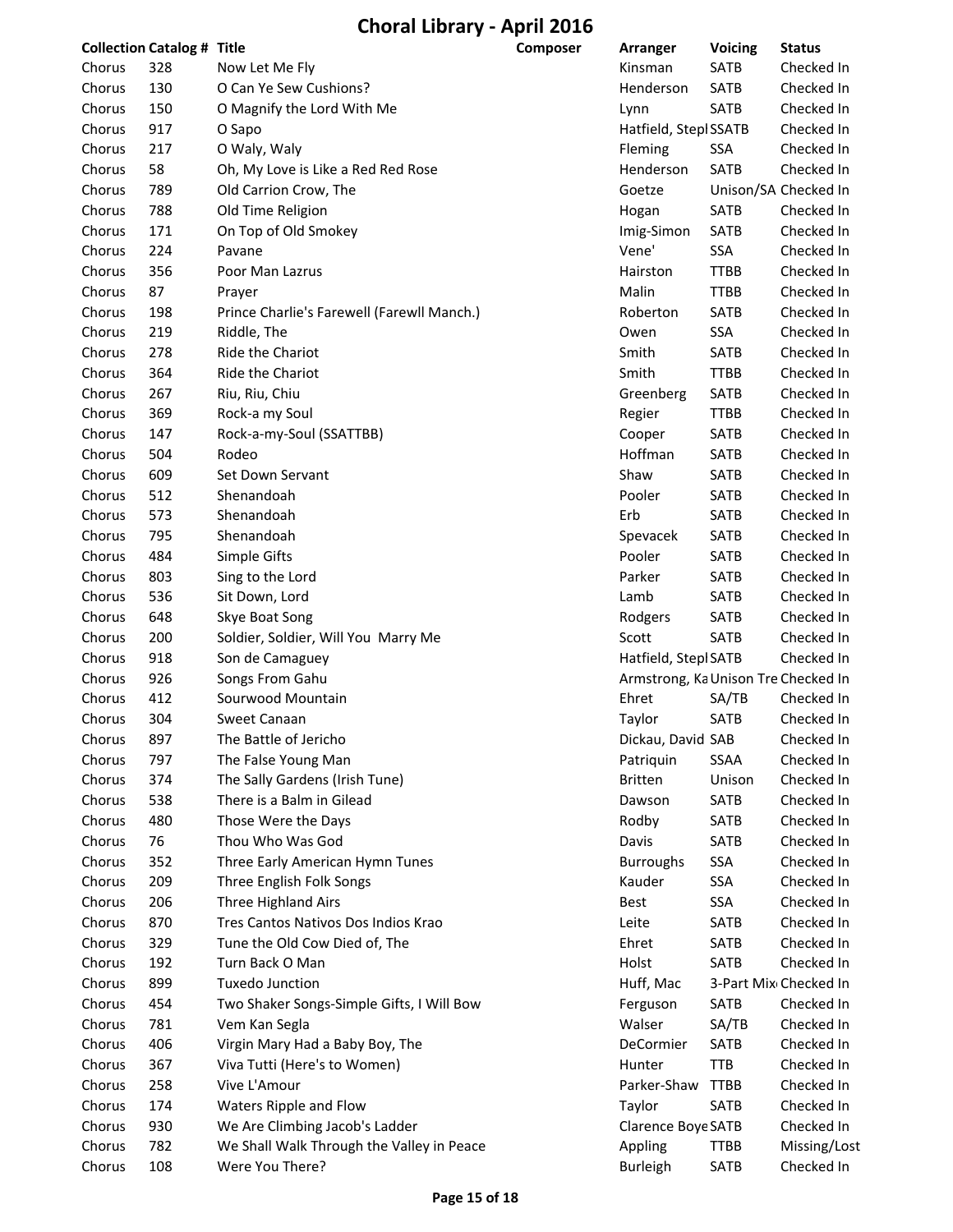|        | <b>Collection Catalog # Title</b> |                                        | Composer | Arranger         | <b>Voicing</b> | <b>Status</b> |
|--------|-----------------------------------|----------------------------------------|----------|------------------|----------------|---------------|
| Chorus | 419                               | What Shall We Do With a Drunken Sailor |          | Bartholomew TTBB |                | Checked In    |
| Chorus | 799                               | <b>Wondrous Love</b>                   |          | Shaw-Parker SATB |                | Missing/Lost  |
| Chorus | 557                               | Ya viene la vieja                      |          | Shaw-Parker SATB |                | Checked In    |
| Chorus | 549                               |                                        |          |                  |                | Missing/Lost  |
| Chorus | 8                                 |                                        |          |                  |                | Missing/Lost  |
| Chorus | 21                                |                                        |          |                  |                | Missing/Lost  |
| Chorus | 36                                |                                        |          |                  |                | Missing/Lost  |
| Chorus | 40                                |                                        |          |                  |                | Missing/Lost  |
| Chorus | 47                                |                                        |          |                  |                | Missing/Lost  |
| Chorus | 50                                |                                        |          |                  |                | Missing/Lost  |
| Chorus | 49                                |                                        |          |                  |                | Missing/Lost  |
| Chorus | 51                                |                                        |          |                  |                | Missing/Lost  |
| Chorus | 54                                |                                        |          |                  |                | Missing/Lost  |
| Chorus | 55                                |                                        |          |                  |                | Missing/Lost  |
| Chorus | 56                                |                                        |          |                  |                | Missing/Lost  |
| Chorus | 59                                |                                        |          |                  |                | Missing/Lost  |
| Chorus | 60                                |                                        |          |                  |                | Missing/Lost  |
| Chorus | 61                                |                                        |          |                  |                | Missing/Lost  |
| Chorus | 70                                |                                        |          |                  |                | Missing/Lost  |
| Chorus | 71                                |                                        |          |                  |                | Missing/Lost  |
| Chorus | 72                                |                                        |          |                  |                | Missing/Lost  |
| Chorus | 74                                |                                        |          |                  |                | Missing/Lost  |
| Chorus | 78                                |                                        |          |                  |                | Missing/Lost  |
| Chorus | 80                                |                                        |          |                  |                | Missing/Lost  |
| Chorus | 85                                |                                        |          |                  |                | Missing/Lost  |
| Chorus | 88                                |                                        |          |                  |                | Missing/Lost  |
| Chorus | 92                                |                                        |          |                  |                | Missing/Lost  |
| Chorus | 93                                |                                        |          |                  |                | Missing/Lost  |
| Chorus | 96                                |                                        |          |                  |                | Missing/Lost  |
| Chorus | 97                                |                                        |          |                  |                | Missing/Lost  |
| Chorus | 98                                |                                        |          |                  |                | Missing/Lost  |
| Chorus | 99                                |                                        |          |                  |                | Missing/Lost  |
| Chorus | 89                                |                                        |          |                  |                | Missing/Lost  |
| Chorus | 107                               |                                        |          |                  |                | Missing/Lost  |
| Chorus | 109                               |                                        |          |                  |                | Missing/Lost  |
| Chorus | 110                               |                                        |          |                  |                | Missing/Lost  |
| Chorus | 112                               |                                        |          |                  |                | Missing/Lost  |
| Chorus | 117                               |                                        |          |                  |                | Missing/Lost  |
| Chorus | 118                               |                                        |          |                  |                | Missing/Lost  |
| Chorus | 120                               |                                        |          |                  |                | Missing/Lost  |
| Chorus | 121                               |                                        |          |                  |                | Missing/Lost  |
| Chorus | 124                               |                                        |          |                  |                | Missing/Lost  |
| Chorus | 128                               |                                        |          |                  |                | Missing/Lost  |
| Chorus | 137                               |                                        |          |                  |                | Missing/Lost  |
| Chorus | 138                               |                                        |          |                  |                | Missing/Lost  |
| Chorus | 139                               |                                        |          |                  |                | Missing/Lost  |
| Chorus | 140                               |                                        |          |                  |                | Missing/Lost  |
| Chorus | 144                               |                                        |          |                  |                | Missing/Lost  |
| Chorus | 146                               |                                        |          |                  |                | Missing/Lost  |
| Chorus | 148                               |                                        |          |                  |                | Missing/Lost  |
| Chorus | 149                               |                                        |          |                  |                | Missing/Lost  |
| Chorus | 151                               |                                        |          |                  |                | Missing/Lost  |
|        | 152                               |                                        |          |                  |                |               |
| Chorus |                                   |                                        |          |                  |                | Missing/Lost  |
| Chorus | 153                               |                                        |          |                  |                | Missing/Lost  |
| Chorus | 159                               |                                        |          |                  |                | Missing/Lost  |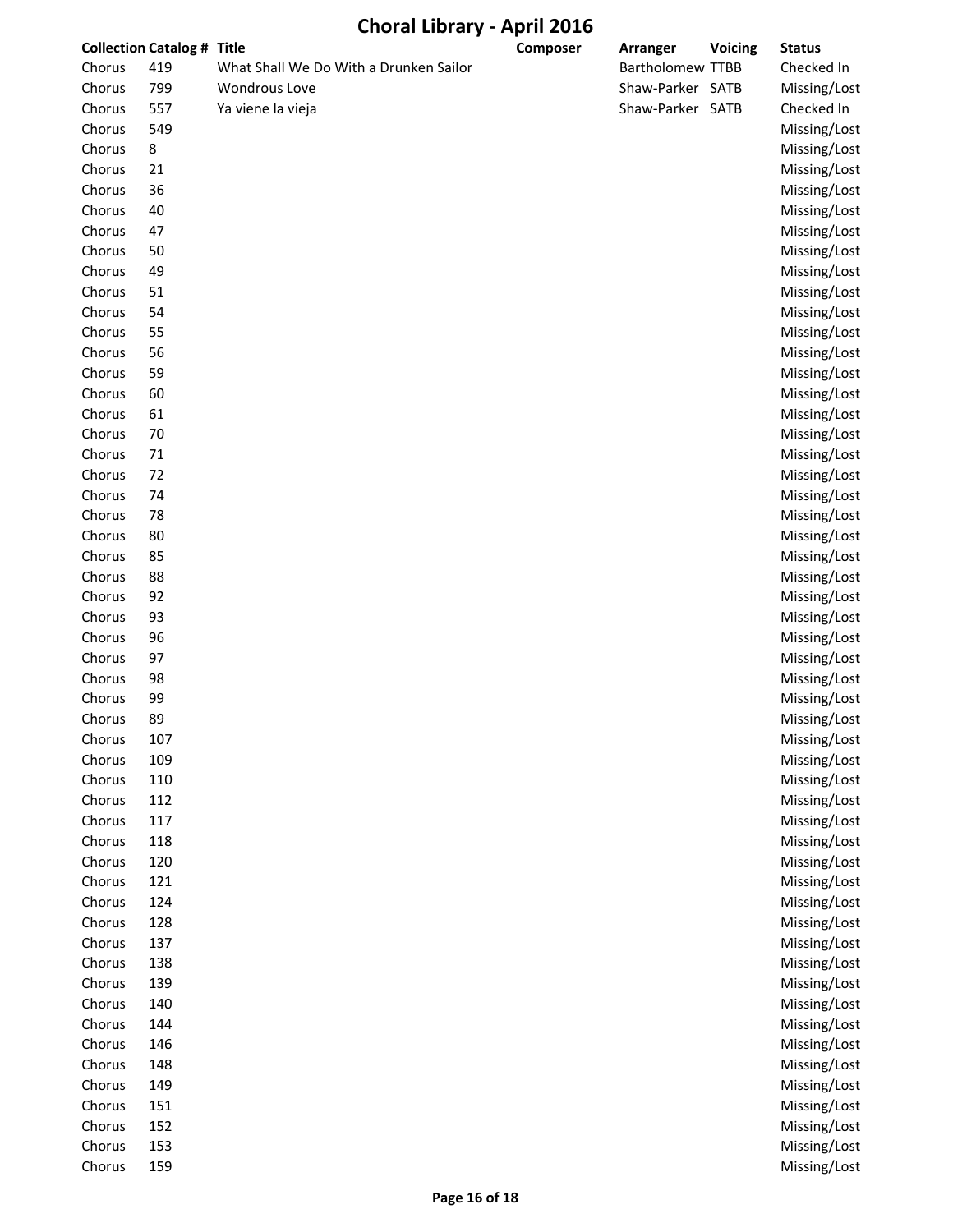|        | <b>Collection Catalog # Title</b> | Composer | <b>Arranger</b> | Voicing | <b>Status</b> |
|--------|-----------------------------------|----------|-----------------|---------|---------------|
| Chorus | 155                               |          |                 |         | Missing/Lost  |
| Chorus | 160                               |          |                 |         | Missing/Lost  |
| Chorus | 161                               |          |                 |         | Missing/Lost  |
| Chorus | 165                               |          |                 |         | Missing/Lost  |
| Chorus | 172                               |          |                 |         | Missing/Lost  |
| Chorus | 173                               |          |                 |         | Missing/Lost  |
| Chorus | 180                               |          |                 |         | Missing/Lost  |
| Chorus | 181                               |          |                 |         | Missing/Lost  |
| Chorus | 211                               |          |                 |         | Missing/Lost  |
| Chorus | 221                               |          |                 |         | Missing/Lost  |
| Chorus | 233                               |          |                 |         | Missing/Lost  |
| Chorus | 234                               |          |                 |         | Missing/Lost  |
| Chorus | 235                               |          |                 |         | Missing/Lost  |
| Chorus | 236                               |          |                 |         | Missing/Lost  |
| Chorus | 237                               |          |                 |         | Missing/Lost  |
| Chorus | 239                               |          |                 |         | Missing/Lost  |
| Chorus | 240                               |          |                 |         | Missing/Lost  |
| Chorus | 241                               |          |                 |         | Missing/Lost  |
| Chorus | 242                               |          |                 |         | Missing/Lost  |
| Chorus | 243                               |          |                 |         | Missing/Lost  |
| Chorus | 244                               |          |                 |         | Missing/Lost  |
| Chorus | 245                               |          |                 |         | Missing/Lost  |
| Chorus | 246                               |          |                 |         | Missing/Lost  |
| Chorus | 247                               |          |                 |         | Missing/Lost  |
| Chorus | 248                               |          |                 |         | Missing/Lost  |
| Chorus | 255                               |          |                 |         | Missing/Lost  |
| Chorus | 291                               |          |                 |         | Missing/Lost  |
| Chorus | 309                               |          |                 |         | Missing/Lost  |
| Chorus | 312                               |          |                 |         | Missing/Lost  |
| Chorus | 354                               |          |                 |         | Missing/Lost  |
| Chorus | 397                               |          |                 |         | Missing/Lost  |
| Chorus | 424                               |          |                 |         | Missing/Lost  |
| Chorus | 434                               |          |                 |         | Missing/Lost  |
| Chorus | 444                               |          |                 |         | Missing/Lost  |
| Chorus | 464                               |          |                 |         | Missing/Lost  |
| Chorus | 470                               |          |                 |         | Missing/Lost  |
| Chorus | 517                               |          |                 |         | Missing/Lost  |
| Chorus | 523                               |          |                 |         | Missing/Lost  |
| Chorus | 528                               |          |                 |         | Missing/Lost  |
| Chorus | 519                               |          |                 |         | Missing/Lost  |
| Chorus | 537                               |          |                 |         | Missing/Lost  |
| Chorus | 545                               |          |                 |         | Missing/Lost  |
| Chorus | 547                               |          |                 |         | Missing/Lost  |
| Chorus | 548                               |          |                 |         | Missing/Lost  |
| Chorus | 550                               |          |                 |         | Missing/Lost  |
| Chorus | 551                               |          |                 |         | Missing/Lost  |
| Chorus | 552                               |          |                 |         | Missing/Lost  |
| Chorus | 553                               |          |                 |         | Missing/Lost  |
| Chorus | 554                               |          |                 |         | Missing/Lost  |
| Chorus | 555                               |          |                 |         | Missing/Lost  |
| Chorus | 556                               |          |                 |         | Missing/Lost  |
| Chorus | 572                               |          |                 |         | Missing/Lost  |
| Chorus | 580                               |          |                 |         | Missing/Lost  |
| Chorus | 581                               |          |                 |         | Missing/Lost  |
| Chorus | 583                               |          |                 |         | Missing/Lost  |